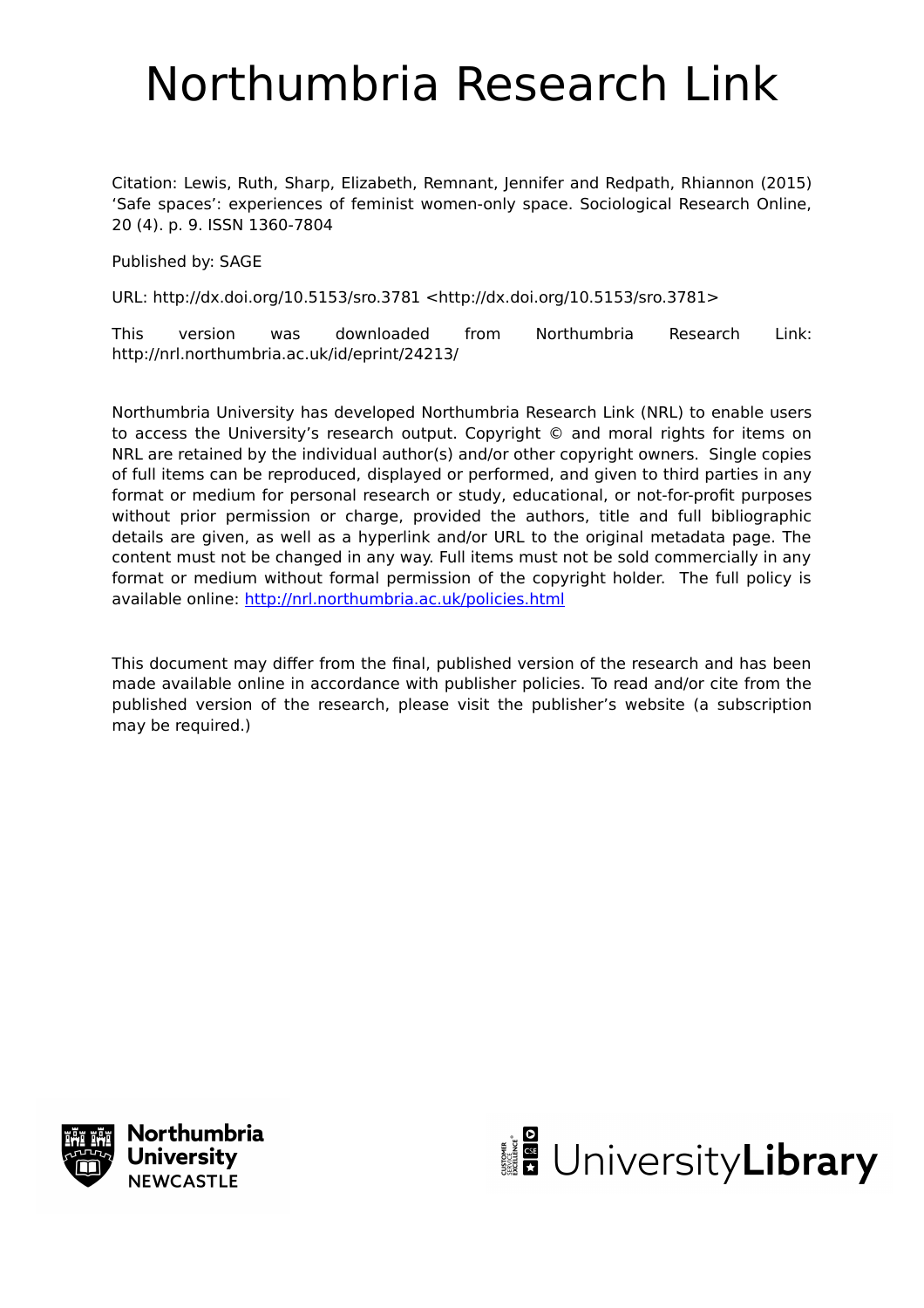# **'Safe spaces': experiences of feminist women-only space**

# **Ruth Lewis, Elizabeth A Sharp, Jenni Remnant and Rhiannon Redpath**

#### **Abstract**

The gendered nature of safety has been explored empirically and theoretically as awareness has grown of the pervasive challenges to women's safety. Notions of 'safe space' are frequently invoked in wider feminist environments (particularly, recently, in relation to debates about trans people's access to women's spaces), but are relatively neglected in academia. Indeed, despite a body of scholarship which looks at questions of gender, safety and space, relatively little attention has been paid to exploring the *meaning* of 'safety' for women and, particularly, the meaning and experience of spaces they consider to be 'safe.' Drawing on focus group data with 30 women who attended a two-day, women-only feminist gathering in the UK, this paper analyses experiences of what they describe as 'safe space' to explore the significance and meaning of 'safety' in their lives. Using their accounts, we distinguish between safe *from* and safe *to*, demonstrating that once women are safe *from* harassment, abuse and misogyny, they feel safe *to* be cognitively, intellectually and emotionally expressive. We argue that this sense of being 'safe to' denotes fundamental aspects of civic engagement, personhood and freedom.

#### **Key words**

feminism, women, safety, space, women-only, activism

## **Acknowledgements**

We record our thanks to the women who took part in focus groups for this research project and to all those who attended NEFG2012.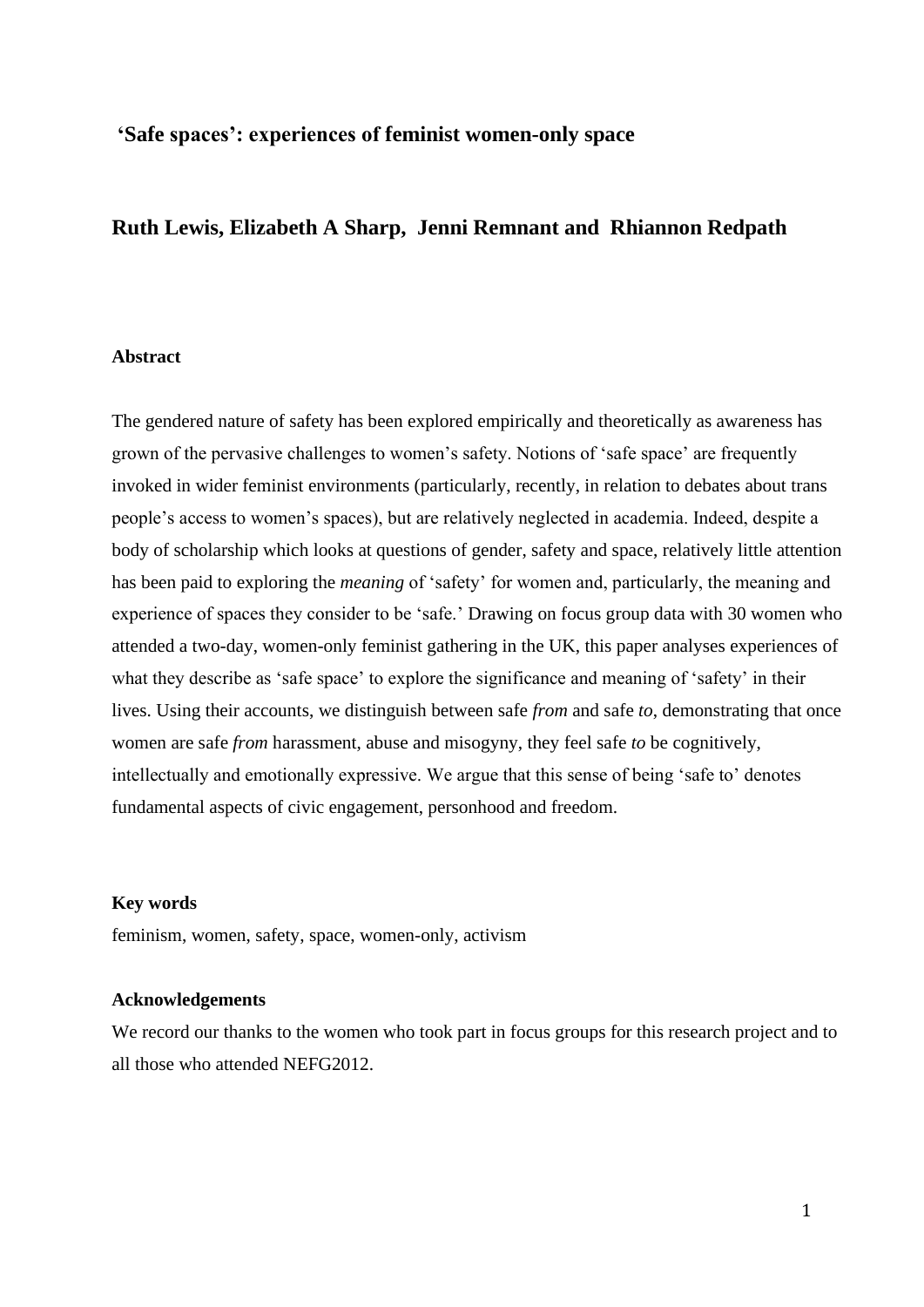#### **Introduction**

Safety as a gendered concept has been debated by scholars from a range of disciplines, as awareness has grown of the pervasive challenges to women's safety. Together with activists, scholars have revealed the lack of safe spaces for women<sup>i</sup> at home, at work and in public spaces, including the virtual world. The idea of 'safe space', which has been a hotly-constested theme in feminist politics [\(The Roestone Collective, 2014\)](#page-24-0), has been reignited in recent discussions in and outside academia about the rights of trans male-to-female people to access spaces designated as 'women-only' [\(Browne, 2009,](#page-22-0) [Westbrook and Schilt, 2009\)](#page-24-1). In the midst of a global revival of feminist scholarship and activity, calls for some spaces to be 'for women only' have met hostility in some quarters. They have also met astonishment that such spaces are 'still' needed, the underlying assumption being that in the  $21<sup>st</sup>$  century we have progressed to a state of equality. Shelley Budgeon [\(2011:21\)](#page-22-1) refers to this assumption of equality, which belies the reality of enduring violence, abuse, objectification and oppression of women globally: 'The formal currency granted to gender equality as an ideal is often popularly assumed, almost as a form of "common sense", to constitute evidence of its actual existence.' In discussions about the perceived need, or otherwise, for women-only space, such spaces are often referred to as 'safe' (by those who support them), but, despite a body of scholarship which looks at questions of gender, safety and space, relatively little attention has been paid to explorations of the *meaning* of 'safety' for women. This paper addresses this gap in scholarship by exploring women's experiences of safety in women-only space. This analysis is offered not to suggest that *every* women-only space is experienced as safe – intuitively, this is not the case – but to highlight the aspects of women-only space that reveal how safety is experienced. Through analysis of qualitative focus group data, we distinguish between safety *from* and safety *to*, and argue that safety *from* routine risk and disparagement provides safety *to* express one's full personhood.

#### **Women and Safety**

Since initial exposure of the extent of women's victimisation by men at home, at work and in public spaces [\(Brownmiller, 2005,](#page-22-2) [Dobash and Dobash, 1979,](#page-23-0) [MacKinnon, 1987,](#page-23-1) [Stanko, 1985\)](#page-24-2)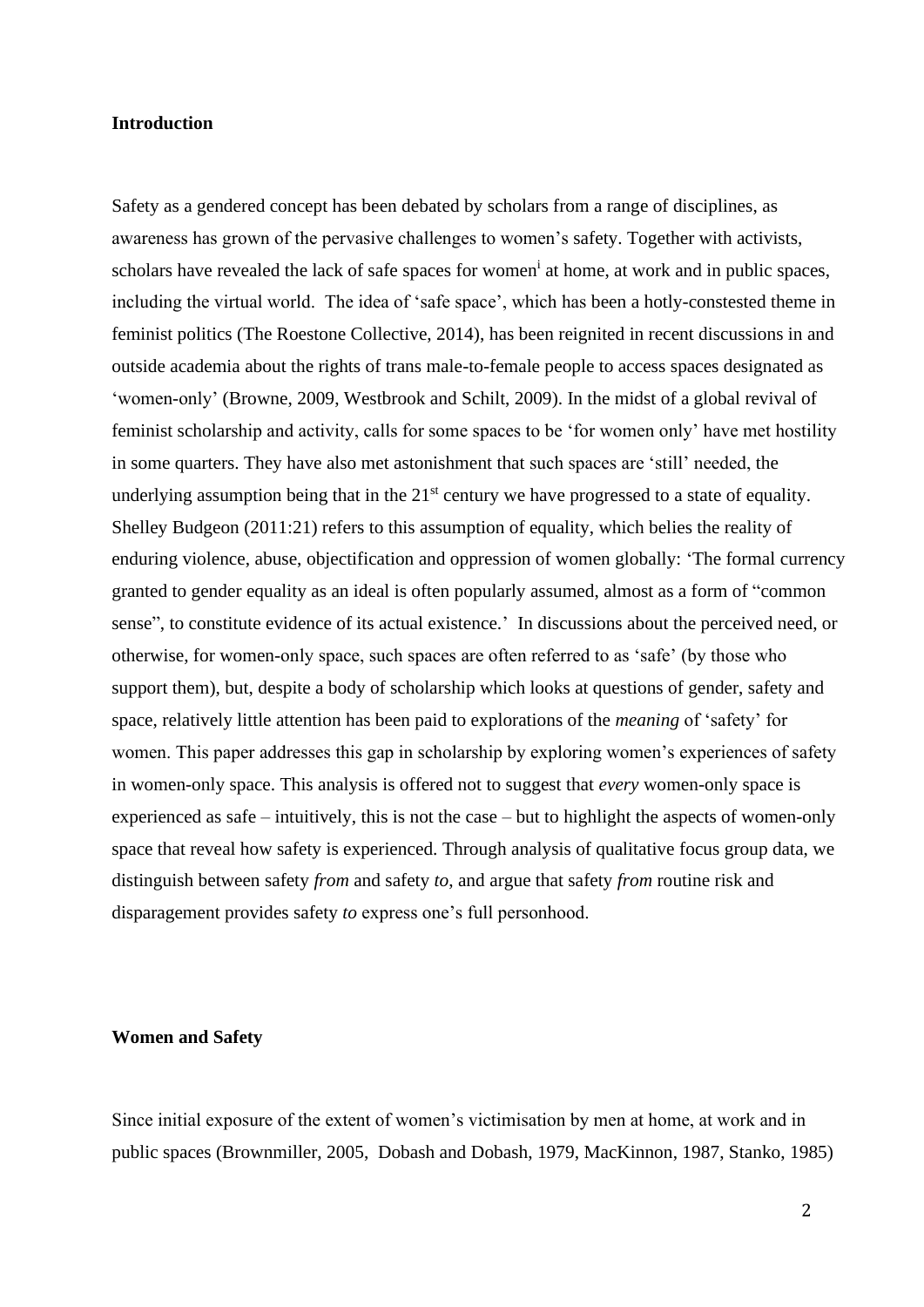scholars have revealed the significance of fear in women's lives. Feminist scholars across disciplines such sociology, criminology and geography, have asserted that cultural messages and experiences of violence, abuse and harassment are profoundly significant for women, shaping their daily negotiations through physical environments, social relationships and domestic arenas. Pain introduced the idea that space itself is gendered through the construction of fear in women's lives and argued that 'women's perceptions of risk … the actual risks they are exposed to and … their behavioural responses have implications for their equal participation in society' [\(1991:415\)](#page-23-2). It is not only direct encounters (or anticipation of encounters) with perpetrators of abuse or harassment that can instil fear; Rosewarne's [\(2007\)](#page-24-3) examination of sexist outdoor advertising demonstrates how such images sexualise and 'masculinise' public space by repeating the key elements of the 'pin-up', and portraying women as '"bodies" rather than "somebodies"' [\(Hall and](#page-23-3)  [Crum, 1994: 335 cited in,](#page-23-3) [Rosewarne, 2007\)](#page-24-3). This points to the cultural manifestations of daily life which signify the gendered and heterosexualised nature of many spaces (see, for example, the special issue edited by [\(Baydar, 2012\)](#page-22-3). We think of this as the 'wallpaper' of sexism; the backdrop which becomes unremarkable because of its routine familiarity. Like wallpaper that one sees everyday, the gendering of space becomes the norm and, because it is so normalised, becomes unremarkable. Scholarship such as that discussed here has revealed that women's socialisation, as well as their experiences of harassment and objectification, construct girlhood and womanhood as fearful states whereby most women are routinely vigilant, consciously or unconsciously.

Evidence of women's high rates of fear led some (Bennett, 1990, and Hough and Mayhew, 1983 cited in [Pain \(2001\)](#page-23-4) to interpret it as 'irrational', referring to the paradox between women's heightened fear of public spaces yet greater risk of violence in private spaces, as well as their heightened fear in relation to actual victimisation. While this interpretation has been shown as wanting [\(Pain, 2001,](#page-23-4) [Stanko, 1988,](#page-24-4) [Smith, 1997\)](#page-24-5) a new paradox is emerging whereby some eschew the notion that women - despite differences of, for example, class, ethnicity, location and sexuality - share fear, risks and experiences of violence by men. The development of this paradox is no doubt partly a result of the critique that some feminist work essentialises gender. In response to such criticism, a discourse has emerged which guards against essentialising women's fear and victimisation and against a feminist politics grounded in women's victimisation by men. This development is reflected in material realities too; research about young women reveals how, even when victimised, they resist 'the dreaded victim status' [\(Baker, 2008:59\)](#page-22-4), treading instead 'an extremely fine line between not being victims, exercising their agency and choice and remaining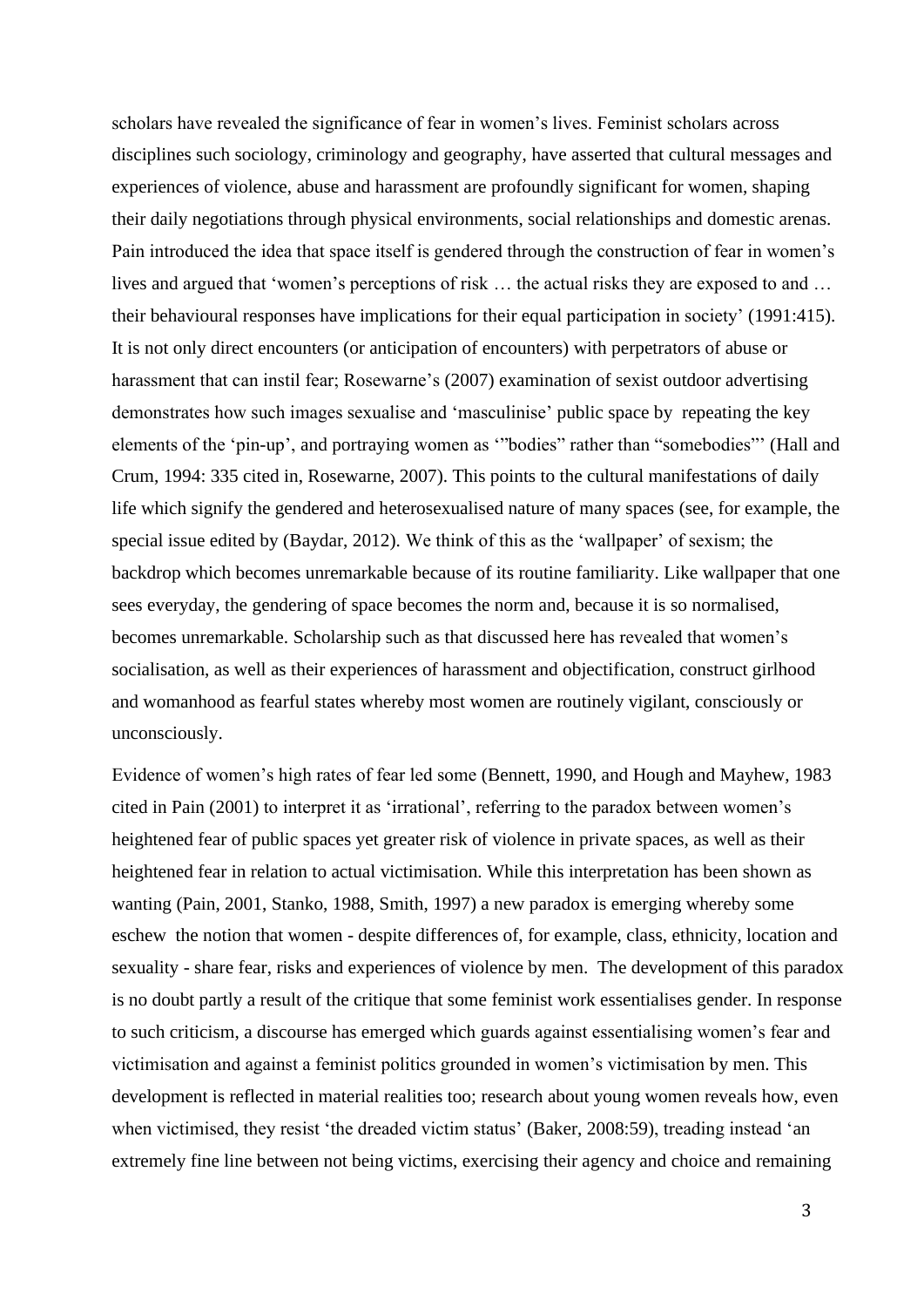"feminine"' [\(Rich, 2005:505\)](#page-24-6). Alison Phipps highlights how 'rape myths' are reinforced and reconceptualised in this contemporary neo-liberal discourse of the autonomous, rational, selfdetermining subject:

Neoliberal ideas about personal responsibility and neoconservative anti-victim rhetoric commingle with postmodern critiques of 'victim' subjectivity as a form of governance, to create a politics in which victimhood is either a state of laziness or dependence or a sign of psychological under-development [\(2014:38\)](#page-24-7).

Perhaps this is the real paradox about women, safety and violence; contemporary discourses discourage women from acknowledging the consistently high rates of victimisation of women as a group, and encourage them instead to see victimisation as a failure of personal responsibility. Is the contemporary paradox the failure to see men's violence, abuse and harassment of women as routine and widespread, despite lived experiences of it as such?

Interactions in the virtual world also reveal the gendered nature of space and restriction of women's freedoms [\(Halder and Jaishankar, 2009\)](#page-23-5). Both women and men are the targets of 'trolling' and abuse online. However recent high-profile examples of abuse in the UK (eg towards Caroline Perez-Ciarado, a journalist and activist, and Stella Creasy MP who campaigned to have women represented on sterling banknotes and were subjected to a sustained harassment online, including death and rape threats; Professor Mary Beard, Professor of Classics who, after appearing on a popular debating TV programme, was subjected to considerable abuse via Twitter, including sexually aggressive comments and threats – see [Beard \(2013 27 January\)\)](#page-22-5) reveal the distinctive ways in which women who speak out in public settings come to be abused *as women* [\(Jane, 2014\)](#page-23-6). This abuse included threats to rape and kill, use of misogynist language, and sexualised comments about women's appearance. Strikingly, these women were not espousing radical politics<sup>ii</sup>; it was simply their appearance and voice – in oral or written communication - in the public realm that attracted such vitriol [\(Beard, 2014\)](#page-22-6).

Other research reveals the gendered nature of interactions in public and political spaces. For example [\(Karpowitz et al., 2012\)](#page-23-7) examine 'the volume of voice and the patterns of silence' and find that 'women speak substantially less than men in most mixed-gender combinations. Further, speech is a crucial form of participation that substantially shapes perceptions of authority' [\(2012:534-5\)](#page-23-7). Speech, or what sociologists might call 'voice', is not only a vehicle to authority; it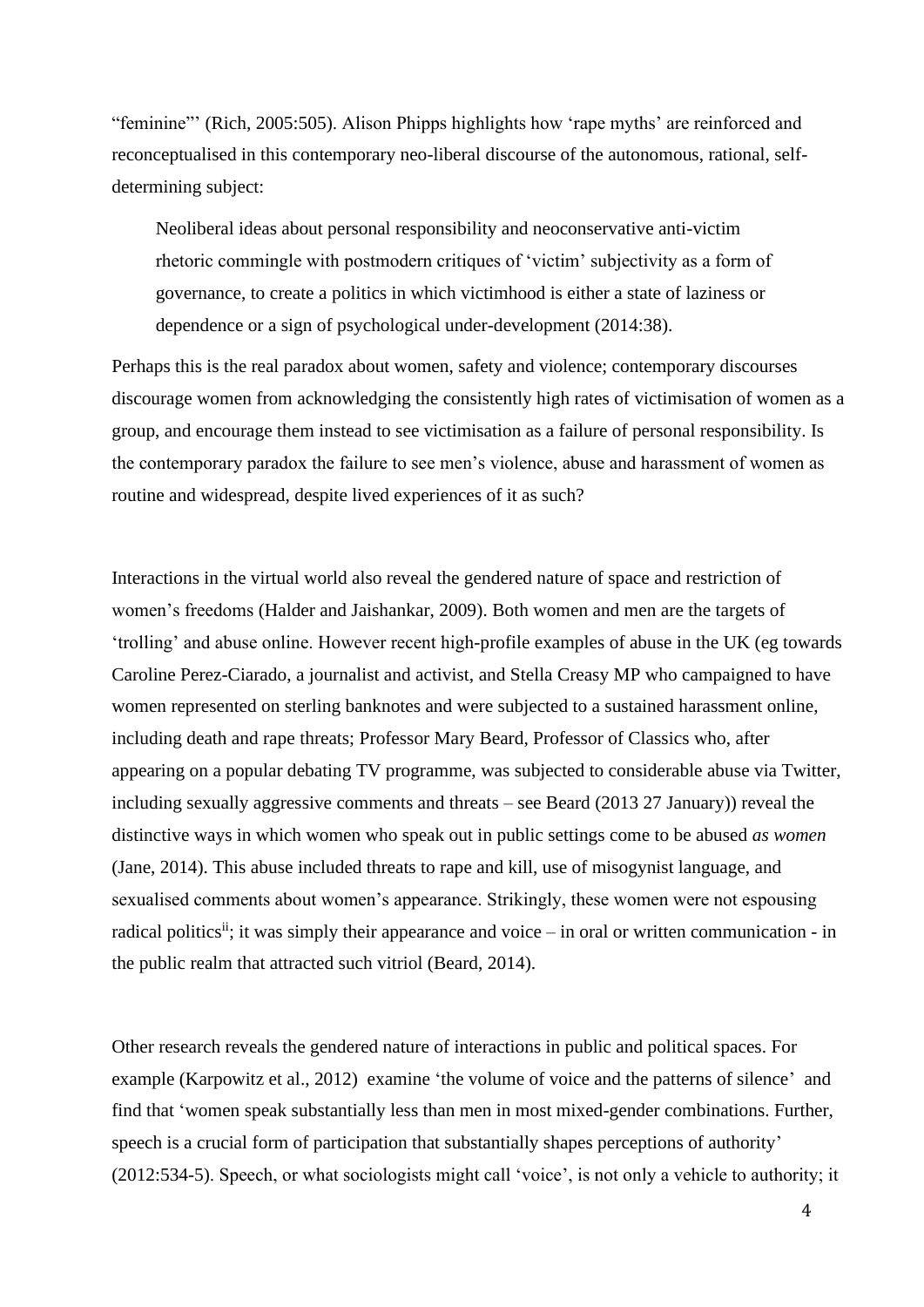is also a vital aspect of human civic engagement. As Habermas (1984) suggests, 'the possibility of dialogue between presumptive equals is the basis of public and political life' [\(cited in Salter, 2012](#page-24-8)  [:26\)](#page-24-8). His idea of 'the public' space, is of an arena in which political participation is enacted through the medium of talk. This concept has been usefully critiqued by [Fraser \(1990\)](#page-23-8) amongst others, who notes that

discursive interaction within the bourgeois public sphere was governed by protocols of style and decorum that were themselves correlates and markers of status inequality. These functioned informally to marginalize women and members of the plebeian classes and to prevent them from participating as peers. (Fraser 1990: 63)

How do we explain women's subdued voice and how does it relate to women's experiences of safe spaces? [Salter \(2012\)](#page-24-8) notes that 'the power to dismiss, trivialise or silence the perspective of another is … a specific dimension of masculine privilege that has an important role to play in the perpetuation of gendered inequality' [\(2012:3\)](#page-24-8). In the face of this 'invalidation' [\(Salter, 2012\)](#page-24-8) of women's voice women learn that self-silencing is a normative response. [Swim et al. \(2010\)](#page-24-9) explore 'self-silencing' (proposed by [Jack and Dill \(1992\)](#page-23-9) to understand women's experiences of depression) in response to sexism. They note that, through processes of socialisation and direct experience of cultures in which women's voices are unexpected and unwelcome, women are taught that their voice carries less authority and less validity than men's, and some women respond by self-silencing. Of course, women's responses are not uniform and can be influenced by their status (see, for example, [Morris \(2007\)](#page-23-10) for a discussion of African American girls' expressions of assertiveness and how teachers dampen it, as well as campaigns such as hollaback, an international crowd-sourced initiative aiming to expose and end street harassment (http://www.ihollaback.org/)).

The scope to engage in dialogue and interaction with others is, we argue, core to citizenship and personhood. This consideration of the fundamental importance of interaction - not simply speaking but also being heard and recognised - takes us into philosophical territory of what it means to be fully human, to be an agentic citizen engaging in civic life, as well as in personal relationships and interactions. Fraser, arguing for a 'bifocal' feminist politics which incorporates the politics of redistribution with the politics of recognition, argues for recognition of women 'as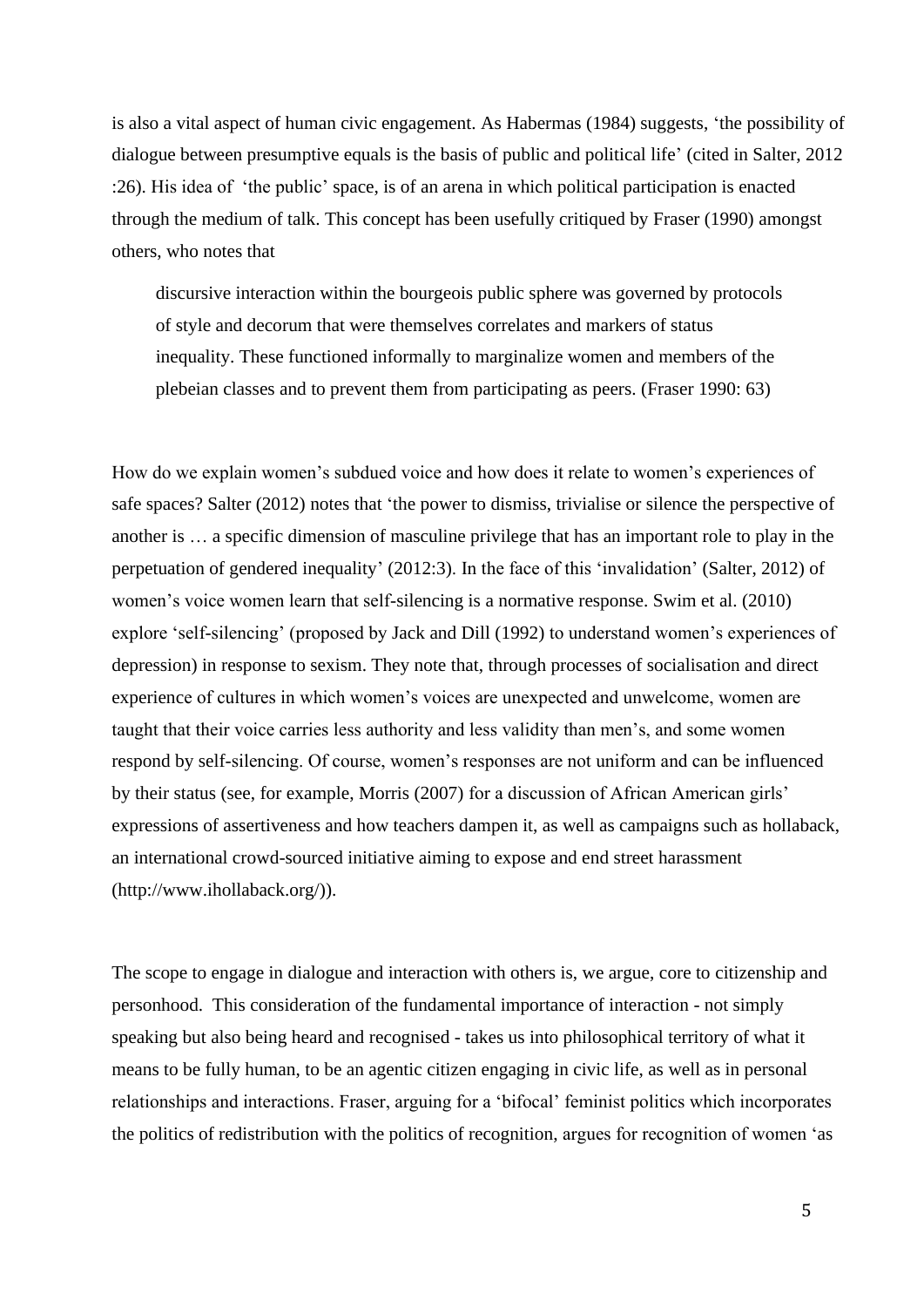full partners in social interaction. Misrecognition ... means social subordination in the sense of being preventing from participating as a peer in social life' [\(Fraser, 2013:168 italics in original\)](#page-23-11).

Experiencing public, private and virtual spaces as 'unsafe' combined with being (self) silenced may be conceptualised as constituting threats to 'ontological security' [\(Giddens, 1991, developed](#page-23-12)  [from Laing\)](#page-23-12) which [Dupuis and Thorns \(1998\)](#page-23-13) describe as a sense of confidence and trust in the world, a security of being. Giddens emphasises the importance of the private realm for developing a sense of ontological security but scholarship about women's greater risk of violence, abuse, and control in the home than in public, unsettles such notions. Nonetheless the concept of 'ontological security' has some value for our consideration of women's experiences of safe spaces.

Scholars of ethnicity, nationalism, and belonging have explored the impact on 'ontological security' of 'banal racism', that is, 'the mundane, even routine forms of harassment experienced by migrants' (Noble, 2005: 111). For example, [Skey \(2010:719\)](#page-24-10) points to 'the crucial link between recognition and belonging and the unequal relations of power that exist in the attribution and acceptance of identity claims.' Examining migrants' experiences of abuse and harassment in Australia, [Noble \(2005:117\)](#page-23-14) points to the significant impacts of threats to 'ontological security' which 'serve to disenfranchise them from full participation in Australian civic life.' Drawing on this scholarship, we might use this concept to analyse women's experiences of a culture in which objectification, degredation and silencing of women constitute the 'wallpaper' of many spaces. Such experiences may threaten women's 'ontological security', their security of being in contemporary cultural spaces as diverse as schools, nightclubs, town centre, workplaces, virtual spaces, political arenas and homes.

Research about the gendered nature of space, routine abuse and harassment, and the use of public and virtual space to 'police' behaviours reveals women's negotiations with safety. While this work has been valuable in identifying what women are not 'safe *from'* and revealing the impacts on their engagements as citizens, the question of 'safe *to'* has been relatively neglected. If women were safe *from* routine harassment, abuse, and resulting fear, what would they be safe *to* do? How do they experience that 'safety to'? What is it about spaces that makes them 'safe'? In this paper we use qualitative data from women's experiences of women-only space to explore these questions. Women's accounts reveal their experiences of an environment where it is 'safe *to'* –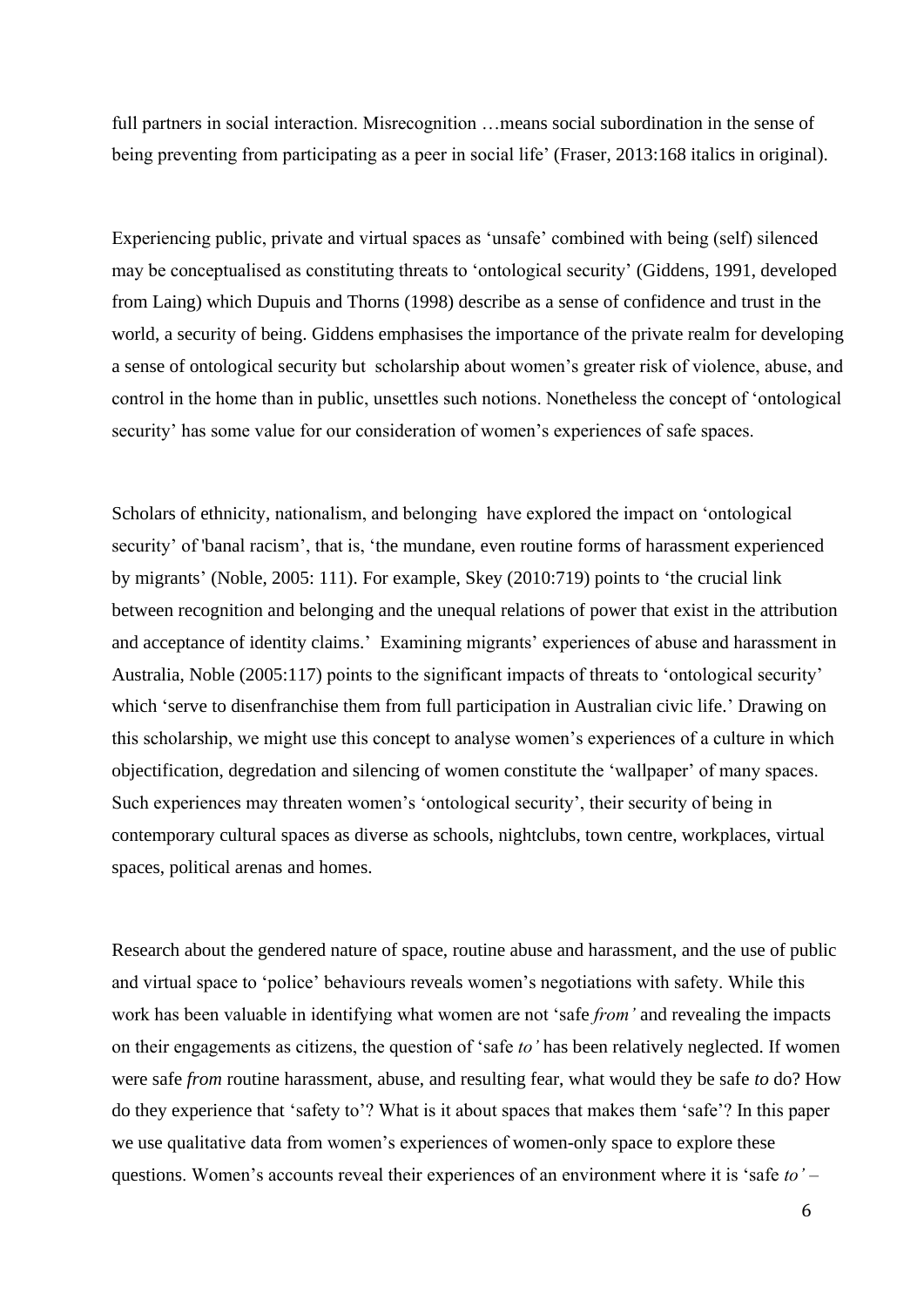safe to engage in dialogue, to debate, disagree, challenge, learn; safe to express, to emote; safe to develop one's consciousness, to demonstrate one's creative talent, to fulfil one's potential. This conceptualisation of safety reveals its fundamental importance to ideas of freedom; it is only when we are 'safe from' that we can be free.

#### **Methods and Analytical Approach**

This paper analyses data from a study of experiences of women-only space, specifically, the "North East Feminist Gathering" (NEFG12) held in Newcastle, in the North East of England. Over a weekend in October 2012, the NEFG offered a series of workshops, panels, creative and social spaces. It was advertised as 'for women by women' and was targeted at 'feminist, profeminist and femi-curious women of the region', including transgendered women (text from website:<http://www.nefeministgathering.com/the-programme.php> retrieved on 21 December 2013). The event aimed to provide space for women to 'learn practical skills to enable activism, practice activism, develop a feminist network' (handout from NEFG2013). It was created by a diverse group of women; voluntary and public sector workers, students, unemployed women, academics, community activists and small business-owners; disabled and non-disabled women; lesbian, bisexual and straight women and women of different ethnicities.

Three of the authors of this paper were involved in organising the NEFG12. All four of us engaged in the NEFG12 primarily as individuals in the community rather than as researchers. In as much as one ever drops entirely one's researcher identity and practices, we did not see ourselves as researchers as we helped organise NEFG12 or when we participated in the weekend. It was only after the Gathering, as we reflected individually and with others about what it meant to women and why it seemed to have been such a powerful experience, that we identified the scope for a post-hoc research project. This meant that we were not 'intimate insiders' [\(Taylor, 2011\)](#page-24-11) during the event we researched, but the pre-existing relationships between researchers and some participants meant we *were* intimate insiders when we came to conduct the research a month or two afterwards. As [Massaro \(2014\)](#page-23-15) notes, this required a break from the feminist tradition of reducing boundaries between researcher and researched; instead we engaged in 'boundary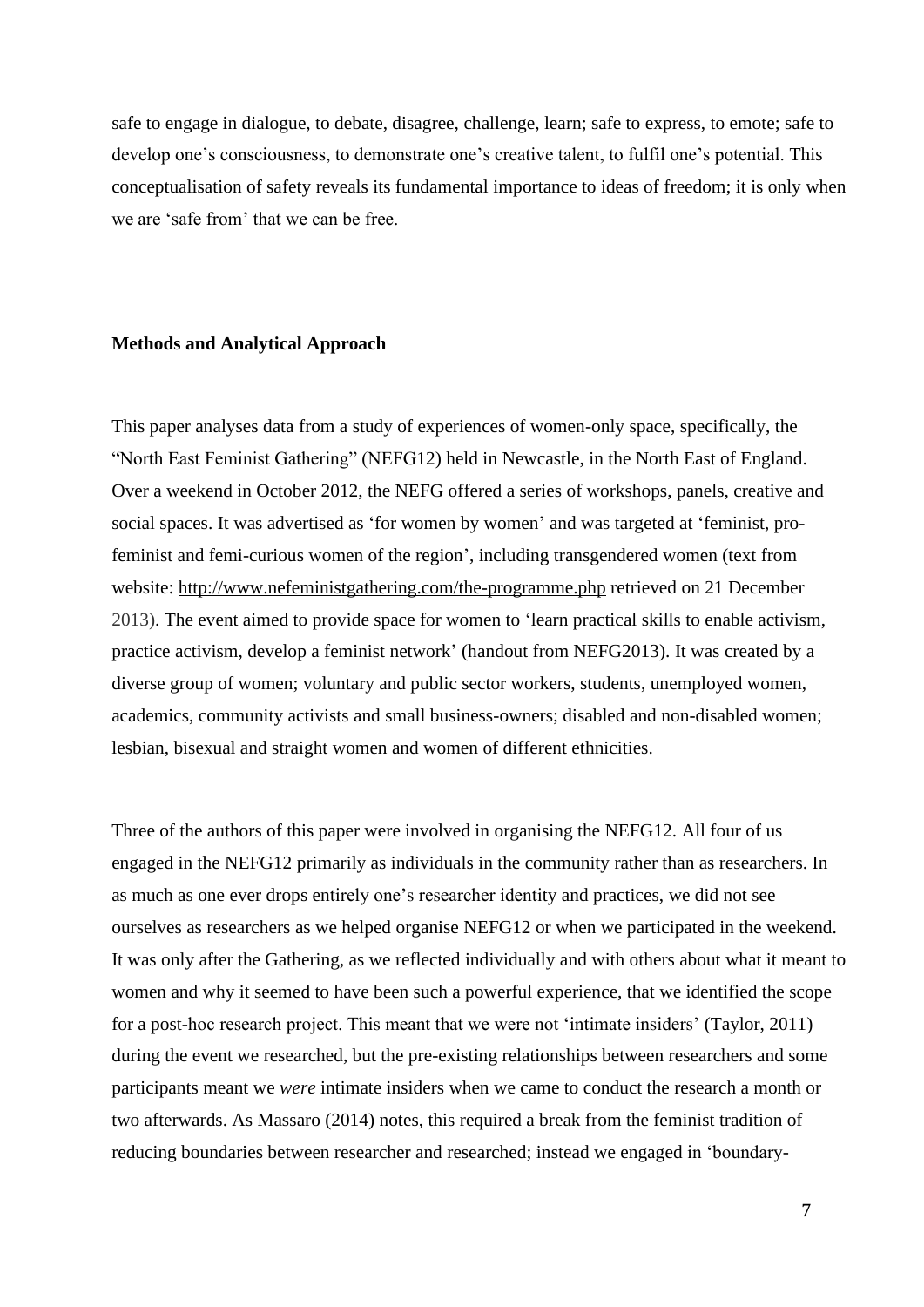making'. We endeavoured to create boundaries during this process, for example, by refraining from expressing during the focus groups our views or experiences. In the environment of mutual respect and openness which the NEFG generated, we felt conscious that we were 'holding back' in focus groups and subsequent conversations which referred to the focus group discussions. But, given that those participants with whom we had pre-exisitng relationships were familiar with some of our opinions and views, it seemed important to reduce as much as possible the scope for our views to influence the discussions that were generating research data.

Boundaries were also created when we asserted our roles as researchers rather than as focus groups participants. For example, on a couple of occasions, while preparing to start the focus groups, participants chatted to some of researchers as if we were also attending as participants; the researcher reminded the participant our role on this ocassion was as researcher, thereby drawing a distinction between us. The ethical demands of maintaining confidentiality in the context of intersecting relationships and roles created boundaries.We stringently maintained confidentiality by not referring to participants' focus group disclosures outside of the groups, and by not revealing inadvertently who had or had not chosen to take part in the research, even when particiapnts themselves were speaking freely about the contirubtions made and the identity of the contriubtors. In fairly close-knit, local communities of activists, researchers inevitably encounter challenges such as these as they navigate their roles, relationships and ethical responsiblities.

Data were gathered from six focus groups. All attendees of the NEFG 2012 who had provided working email addresses (n=95 out of 115 attendees) were invited to participate; 30 (32%) responded positively. Mindful that focus groups work best when there are shared experiences and demographic characteristics [\(Morgan, 1997\)](#page-23-16), we tried to match age groups and levels of support for women-only space by asking about these in our intial communication. Two groups included one woman who was involved in organising the NEFG and one group was comprised entirely of NEFG organisers, who were also younger women. To include the views of women who chose *not* to attend the NEFG 2012, we also contacted a local feminist group which we knew had discussed the NEFG on their Facebook page but from which few members had attended. We conducted a specific focus group for the three women from this network who chose to take part.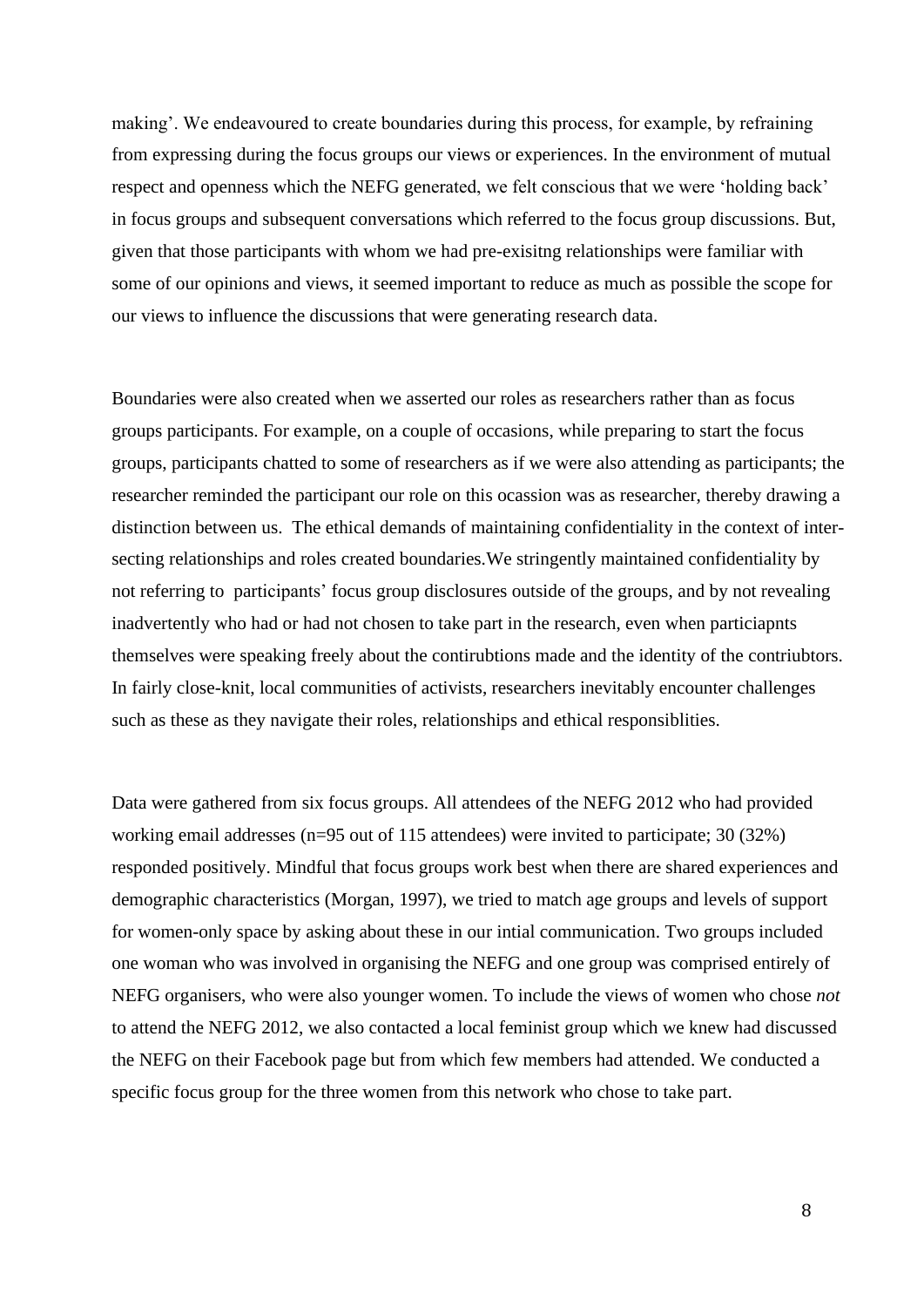Of the 28 focus group participants who provided information (2 of the 30 participants did not), 27 defined themselves as 'white' and one as 'mixed white'. This relatively homogenous group reflects the ethnic composition of NEFG2012 participants; the North East region is one of the least ethnically diverse in the UK with 95% of the population declaring itself to be white in the 2011 Census<sup>iii</sup>. The history of feminist politics in the UK and beyond reveals tensions around Black and white women's engagement. This feature of the sample group raises the study's limitation in terms of addressing the views and experiences of Black and minority ethnic women, a topic to which we return in the Discussion. Women's ages ranged from 19 to 70 years. Three women defined themselves as disabled. Women self-defined as heterosexual (14), lesbian (6), bisexual (4), queer (1) while three chose not to answer or categorise themselves. Participants were not asked to categorise their social class status, but, judging from self-descriptions and references to their biographies, came from a mixture of working and middle class backgrounds. Work situations ranged from unemployed, retired or student, to working full or part time in education, health, creative industries, professions or the voluntary sector.

Each focus groups lasted 90-120 minutes and had three to seven participants, and a facilitator and observer from the research team. Focus groups explored women's expectations of the NEFG, experiences of it as a women-only space, and of other women-only space. The concepts of 'safety' and 'safe space' were spontaneously raised by participants and explored in each focus groups. Focus groups were audio recorded and transcribed verbatim. The research team read the transcripts and listened to the audio recordings separately and then discussed impressions, interpretations and inferences. During several 'analytical retreats', which we also audio-recorded, we discussed our approaches to the data and our analysis of it. Influenced by Mason's 'facet methodology', we conceived of our data as a cut gemstone with many facets which 'refract and intensify light, taking up the background, and creating flashes of depth and colour as well as patches of shadow' [\(2011:75\)](#page-23-17) and honed in on data germaine to safety . We found this approach encouraged us to use our 'skill, inventiveness, creativity, insight and imagination' [\(2011:77\)](#page-23-17) as researchers, rather than adopting a more rigid, mechanistic approach which chops up the data to fit it into a series of codes. In the following sections we explore facets of safety.

**Women's Experiences of 'Safe Space'**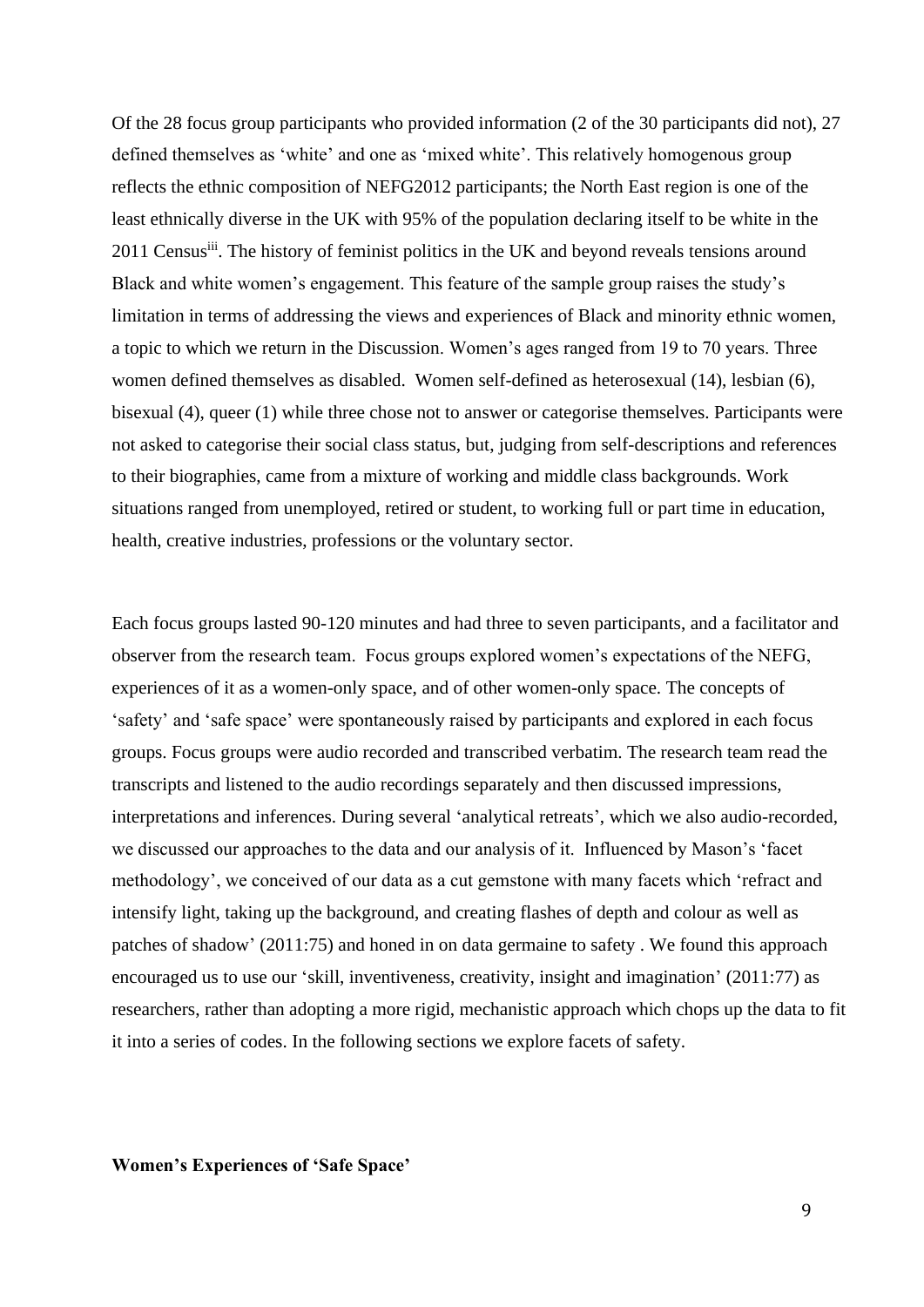In the following sections we present analysis of qualitative data about the concept of safety in experiences of women-only space. First, we present accounts of what women wish to be safe *from*; here, threats of sexual violence and harassment loom large. Women also referred to forms of dialogue which are antagonistic or disparaging of the intrsincally personal nature of feminist politics. In the second section, we present their accounts of how a safe space made them feel 'safe *to'* engage and participate more meaningfully than in other spaces. Here we explore the scope for safe space to enable women to engage, debate and interact – aspects which are considered fundamental to full civic engagement. We explore features of space that can make it 'safe' and argue that their accounts demonstrate fear and threats to safety limit personhood, while 'safe' environments enable freedom.

# *Safe* **from** *Misogyny*

Participants' accounts revealed ubiquitous risks of harassment and assault, particularly of a sexual nature, which impact their sense of safety. Their accounts reflect routine negotiations of safety and risk, energy expended to negotiate unsafe spaces, and contrasting experiences of a 'freeing' environment:

Moira<sup>iv</sup>: I was thinking about that kind of energy that takes women all the time to deal with that low-level and high-level shit that we get – and it could be just a look … it could be a stare, it could worse than that – something about being in an environment that is physically and psychologically safe, I can just relax and I can just, you know, my head can work – I am not having to look over my shoulder… We all accommodate various levels of hostility at various times in this society as women. It takes a lot of energy.

Moira captured the insidious small and large threats permeating mainstream environments. Being physically unsafe was a strong thread amongst younger women but, it is important to point out that,even in a feminist, women-only space they were ambivalent about raising it. Rachel was particularly eloquent in the focus group but became hesitant and self-censoring when raising the issue of sexual assault, perhaps indicating that to mention it is to be a "killjoy" [\(Ahmed, 2010\)](#page-22-7). Her faltering speech is worth reproducing in full to demonstrate her reluctance to raise this 'sinister topic':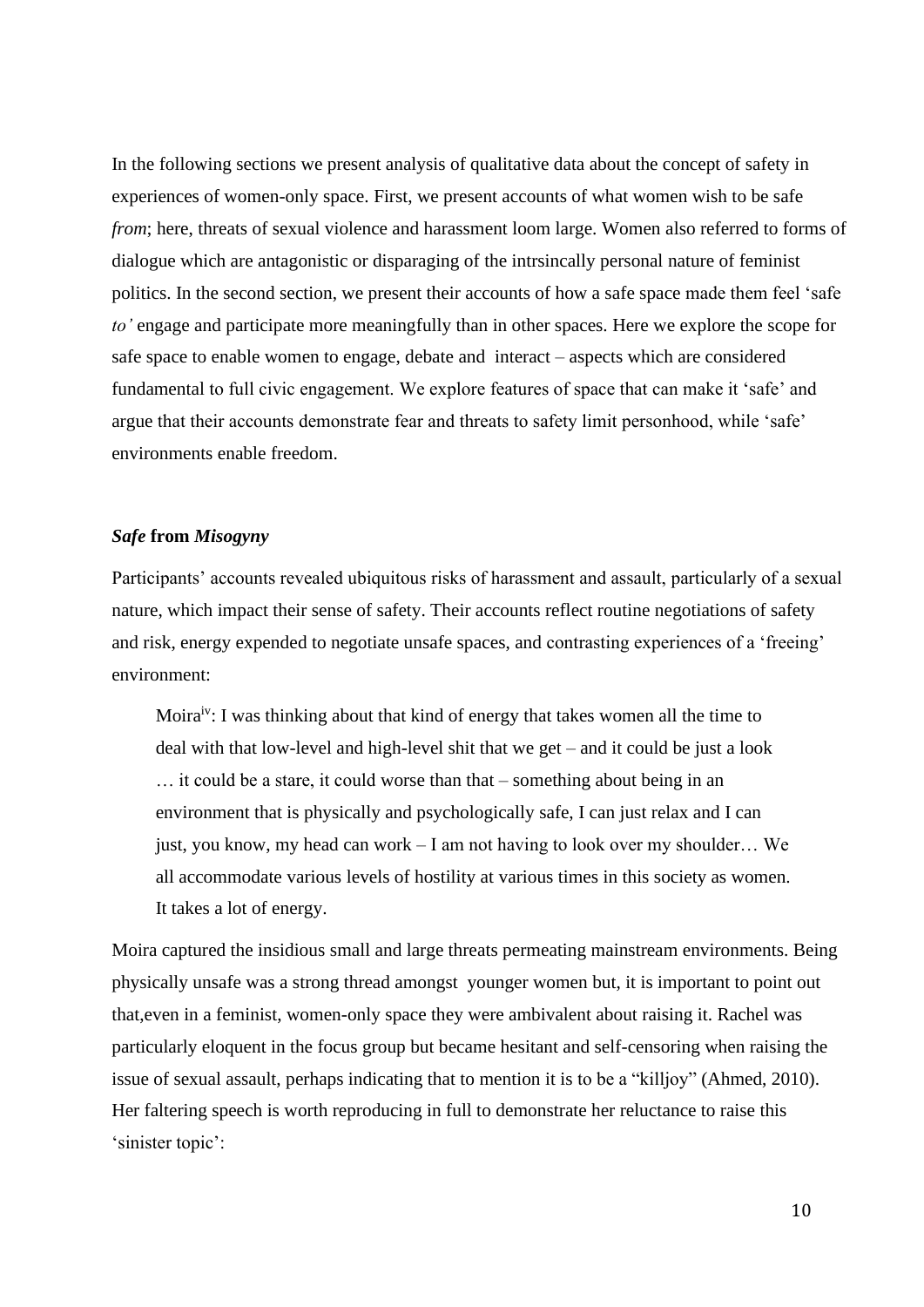Rachel: the Saturday night Open Mary<sup>v</sup> when the music was on and people were dancing, it struck me *how* different that was because I hadn't anticipated that. But I would have it in the back of my mind when I'm out, not always even conscious, but I definitely have it, of like, just like a flash in a second, like, I mean, rape basically, just for a second. Be safe, how are you getting home? And if someone's behind you I always think like, you know, and also I always, I don't know, this might sound strange but I feel the need to dance in like a sexualised way or something, that's quite the norm. And I was just having a really good time and kind of being really silly and dancing and then it kind of occurred to me that like I don't usually feel like that and that was something that I thought *markedly* was a fact of it being women's only space was, is, you know, without wanting to introduce a really sinister topic to the evening, is that I don't think there was any part of me that even subconsciously thought, like, sexual assault. Which, you know, I'm lucky that's never happened to me but like most women I live with the awareness it's something that *could* happen to me and I didn't feel like that there.

Experiencing an environment where the risk of men's violence is removed can throw into sharp relief one's (unconscious) self-protection strategies. As they physically experienced being in space they considered to be safe, women were struck by the awareness of its meaning and implications. Several younger women talked about suddenly realising at the social event that they did not need to take their drink with them to the toilet, a common strategy to avoid getting 'spiked'. Unlike older generations, today's young women are exposed to safety messages and actual or vicarious experiences of 'being spiked' with drugs so that men can sexually assault them [\(Brooks, 2014\)](#page-22-8). While the discourses and realities about safety may change over time, the resulting behaviours become 'normalised' as part of women's negotiation of personal safety in cultures where misogyny proliferates to such an extent that it is astonishing to encounter spaces where such negotiation is not necessary.

Even when engaged in feminist activism, women who claim a space for themselves may experience the very abuse and hatred they seek to resist. Women from a local feminist group, who did not attend NEFG12 partly because of the barrage of criticism of women-only space by men in their group, reported previous responses to organising a feminist anti-violence event: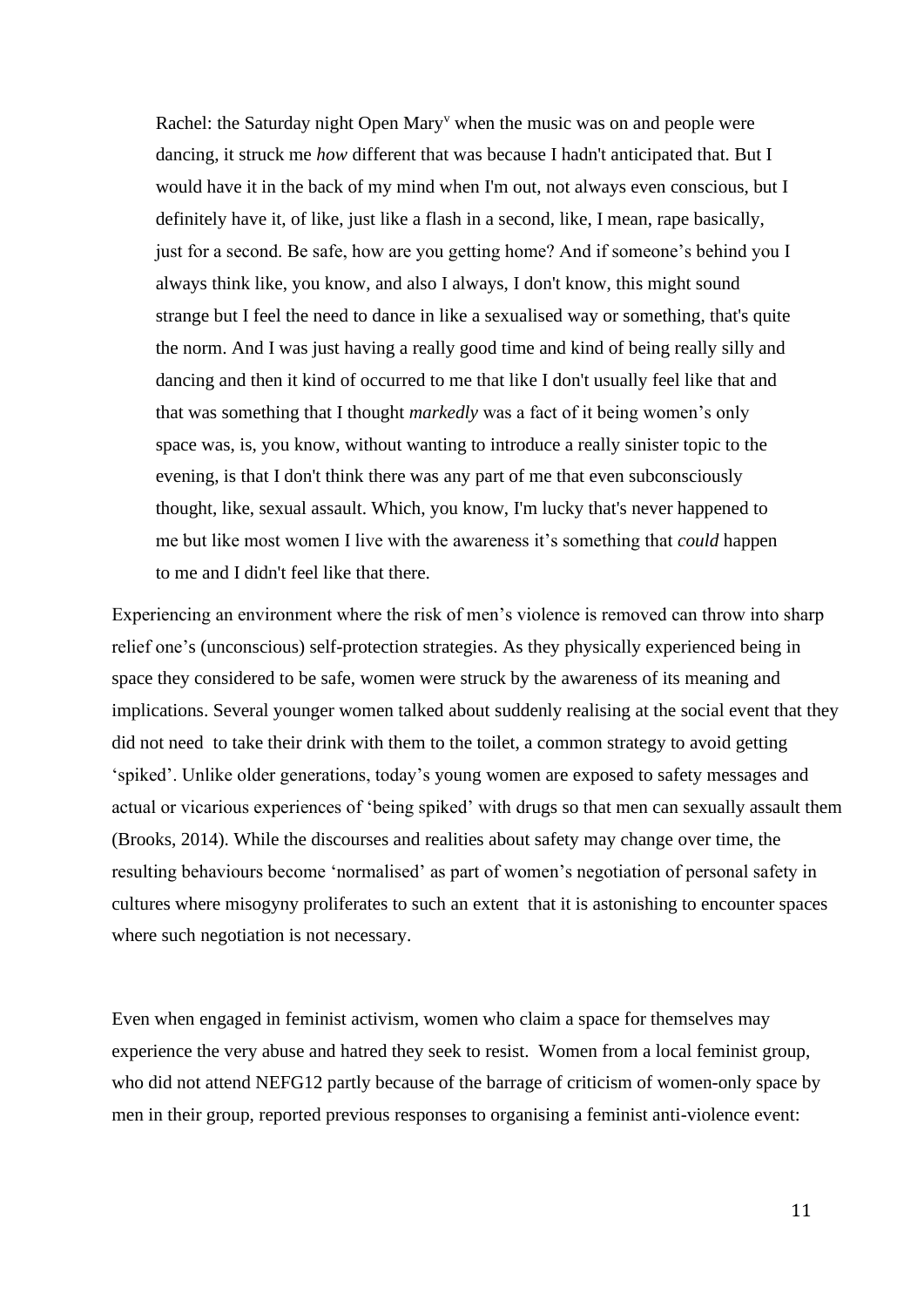Serena: This goes back to the whole debate in our college when they made some sort of threats, like they were going to rape us and whatever …I mean this guy wasn't to do with [the feminist group], they started apparently – it is hearsay or whatever- on their private men's-only Facebook group posted stuff about… Can I say stuff that's explicit?

Facilitator: yeah

Serena: That, shove their dick in our mouths, it would shut us up and we would stop talking about feminist stuff basically.

Convictions of perpetrators of *written* abuse (for an example from the UK, see R v John Raymond Nimmo and Isabella Kate Sorley, [Sentencing remarks of Chief Magistrate \(2014 23](#page-24-12)  January) challenge the idea that written communication is more innocuous than verbal interpersonal dialogue. Indeed, visual misogyny - the ubiquitous objectification of women' s bodies in popular culture and marketing [\(Rosewarne, 2005\)](#page-24-13) - can be seen as the backdrop or 'wallpaper' of 'everyday sexism' (Bates, 2014), a reminder of the ubiquitous threat to ontological security. The following extract suggests the wallpaper of everyday sexism is also a part of popular TV culture:

Lynn: I think even just like walking down the street you see adverts and it's like [pauses] you know what I mean like, general women being used to sell absolutely anything. There was nothing like that in [NEFG] that irritated me. I thought it was just such a safe space. I remember getting back on the Sunday night and my partner and his housemate had Southpark on and I just, I kind of stood there for two minutes and I said 'I'm going into the bedroom.' And I sat there and cried just cos there is nothing I can do about that.

Lynn seems to be articulating her visceral sense of the contrast between women-only space and space where mainstream culture dominates, including in the private realm of her own home. While the first is described as safe because it is free of the 'irritating' objectification and commodification of women, the latter, both on the streets and in her home, makes her despair. In both public and domestic arenas, dominant cultures objectify women and compromise their safety. These pervasive manifestations of oppressive cultures highlight the limitations of Giddens' focus on the private realm as a source of ontological security.

12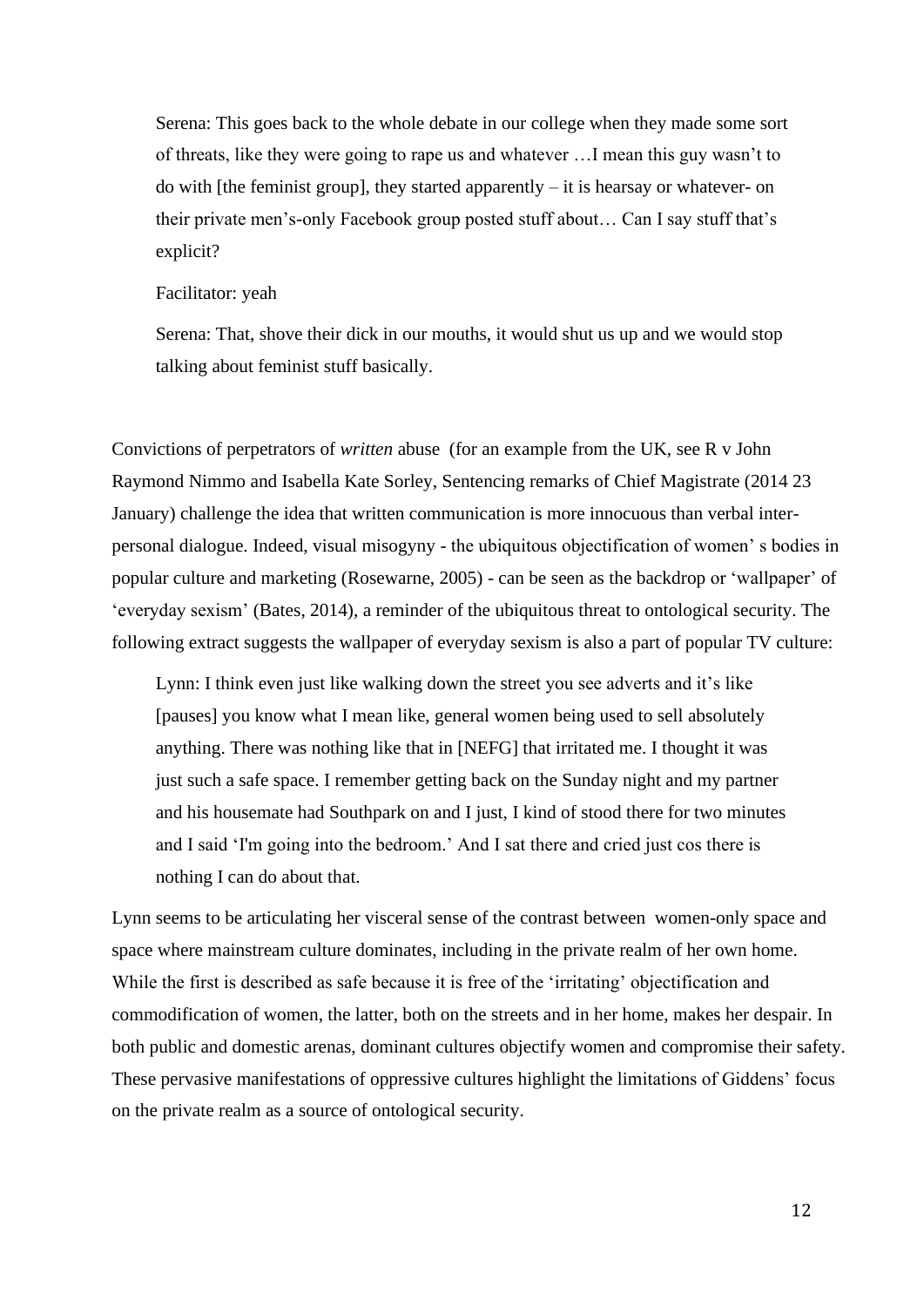Unsafe spaces are also comprised of environments where women may be exposed to 'triggers' of victimisation. The term 'trigger' has emerged recently to refer to experiences which evoke difficult memories, particularly of violence and abuse. On feminist social media it is now commonplace to preface comments about violence and abuse with a 'trigger warning', suggesting that, as well as providing a forum for abuse and hatred, new social media have also facilitated awareness of the potentially profound consequences of violence and abuse. For some women, simply being in the company of men can trigger memories of abuse:

Susan: I kind of went there [NEFG12] thinking, having expectations that it would feel safe ...I think this is kind of a terrible thing to say but I think one reason I find women-only spaces, like, comfortable and safe is because as a child I suffered quite a lot of violence …life-threatening violence threatened …from a man. …I think that, um, it kind of sounds stupid but I think on some unconscious level, cos of what happened when I was really young, there's always a bit more discomfort when there's men there.

Again, we see the reluctance, even in a feminist, women-only, 'safe space', to articulate experiences of abuse. Susan hesitates to name her experience of violence from a man, self-censors and disparages what she wants to communicate ('terrible things to say'; 'it kind of sounds stupid'). Perhaps her reluctant reveals a discomfort about univesalising from her experience of one man; or a reluctance to be interpreted as 'essentialist'; or a tension between naming a ubiquitous experience and 'disclosing' a personal trauma. Whatever the reason, her expectation is that a feminist women-only space will provide safety. Women's responses to such triggers depend, in part, on the environment they are in. A 'safe' environment challenges the disavowal of victimisation (discussed by [Baker, 2008,](#page-22-4) [Phipps, 2014\)](#page-24-7) and leaves women safe to choose whether to 'disclose' their victimisation.

Lynn: I think one thing that I found with organising [an event about violence against women] …I was like, I kind of can't look like a victim …I never mentioned anything, like I was asked and I flat-out lied that I hadn't been assaulted but in that space [NEFG12] I think it was kind of okay for me to admit it almost. I didn't feel it was something I had to hide in that space. Although the sad part of it is I felt that I didn't have to hide it because I knew I wouldn't have been the only one in that space that had been in my position.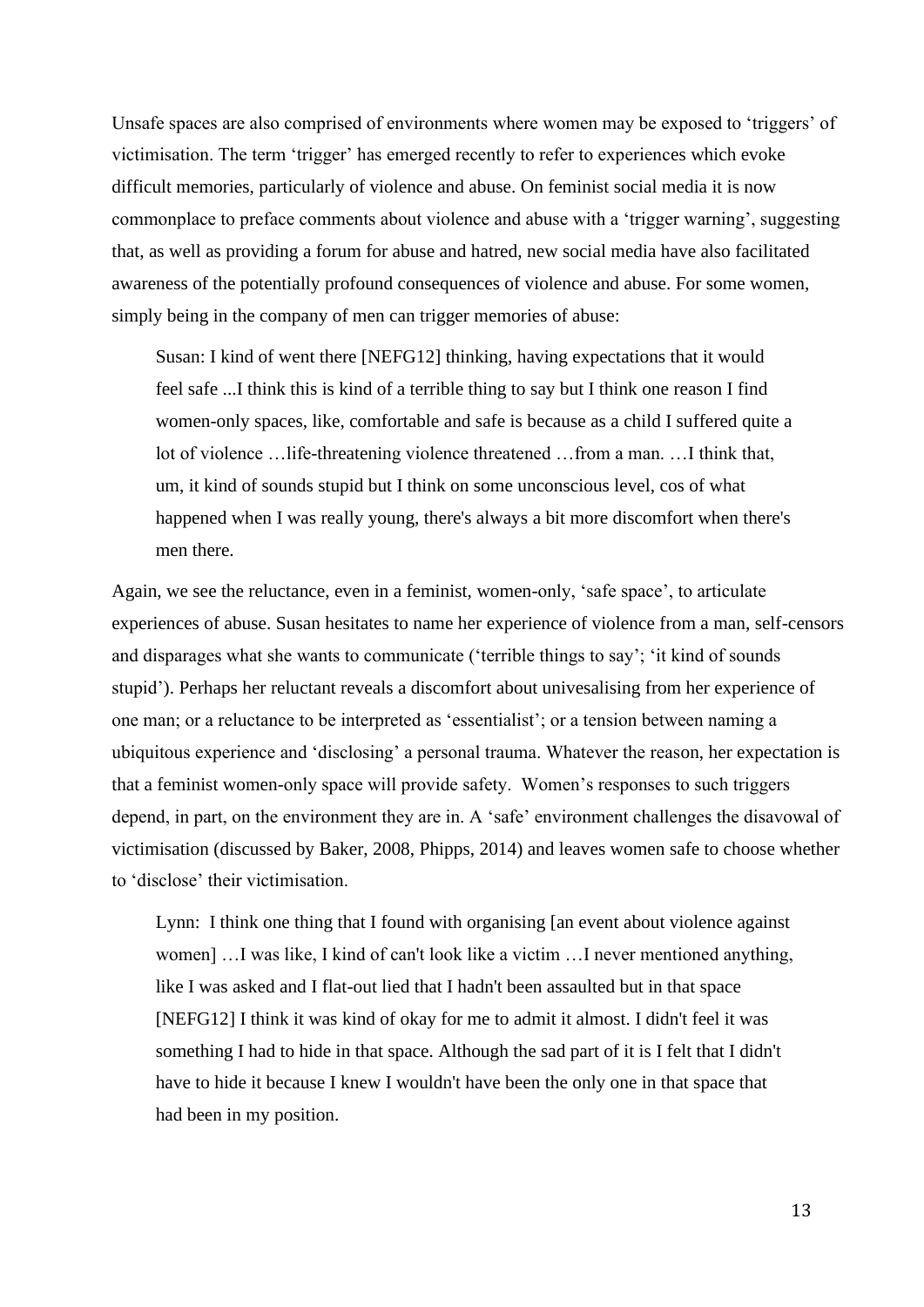'Disclosure' is another term that has common currency in feminism. We notice that the word is frequently used without reference to *what* is being disclosed, as if it is taken for granted that the disclosure is of violence and abuse. This seems to speak to both the prevalence and the symbolic significance of violence against women for some feminists, a significance which has been claimed and disputed as a grounds for feminist politics. The widespread experience of victimisation is pertinent to the politics of women-only space; any gathering of women is likely to include survivors of violence. A defining feature of safe space is the 'acceptance' of this personal nature of feminist politics<sup>vi</sup>:

Linda: It was kind of just an acceptance, yeah, this shit happens in women's lives and there was no need to, you know, it wasn't kind of an issue that needed to be debated or battled or whatever, it was just an acceptance from everybody that, 'yeah this shit happens' and you were able to talk about it and just be, just sharing that …whereas if men had been there, there would have been that having to defend why it was an issue, blah blah. …If men had been present, I really don't think some of that conversation would have happened.

Linda alludes to a particular kind of destructive dialogue that happens in some spaces whereby views are met with conflictual challenge rather than recognition, as we discuss in the following section. This section has explored the dimensions of unsafe spaces for this sample of women. Their accounts reveal that unsafe spaces can be in public (for example, sexist advertising), at home (for example mainstream culture, or violence from a known man), or virtual (for example, on social media). These spaces are unsafe because of actual, anticipated, or vicarious threats or 'triggers' of men's violence, harassment or objectification. In the following section, we analyse women's accounts of what happens when these risks to safety, to ontological security, are removed, what they become safe *to* do, feel or be. 'Safe space' enables a different way of being, untrammelled by self-censorship, vigilance and defensiveness. It provides scope to explore one's full humanity through thinking, speaking, listening, learning and being part of a community.

## *Safe* **to** *be Fully Human*

Safety from routine abuse, degradation and marginalisation creates conditions for women to be fully human. Safe spaces were described as providing a kind of freedom to 'be yourself', to speak and be heard, to learn and develop cognitively, to be emotionally expressive. Safety was invoked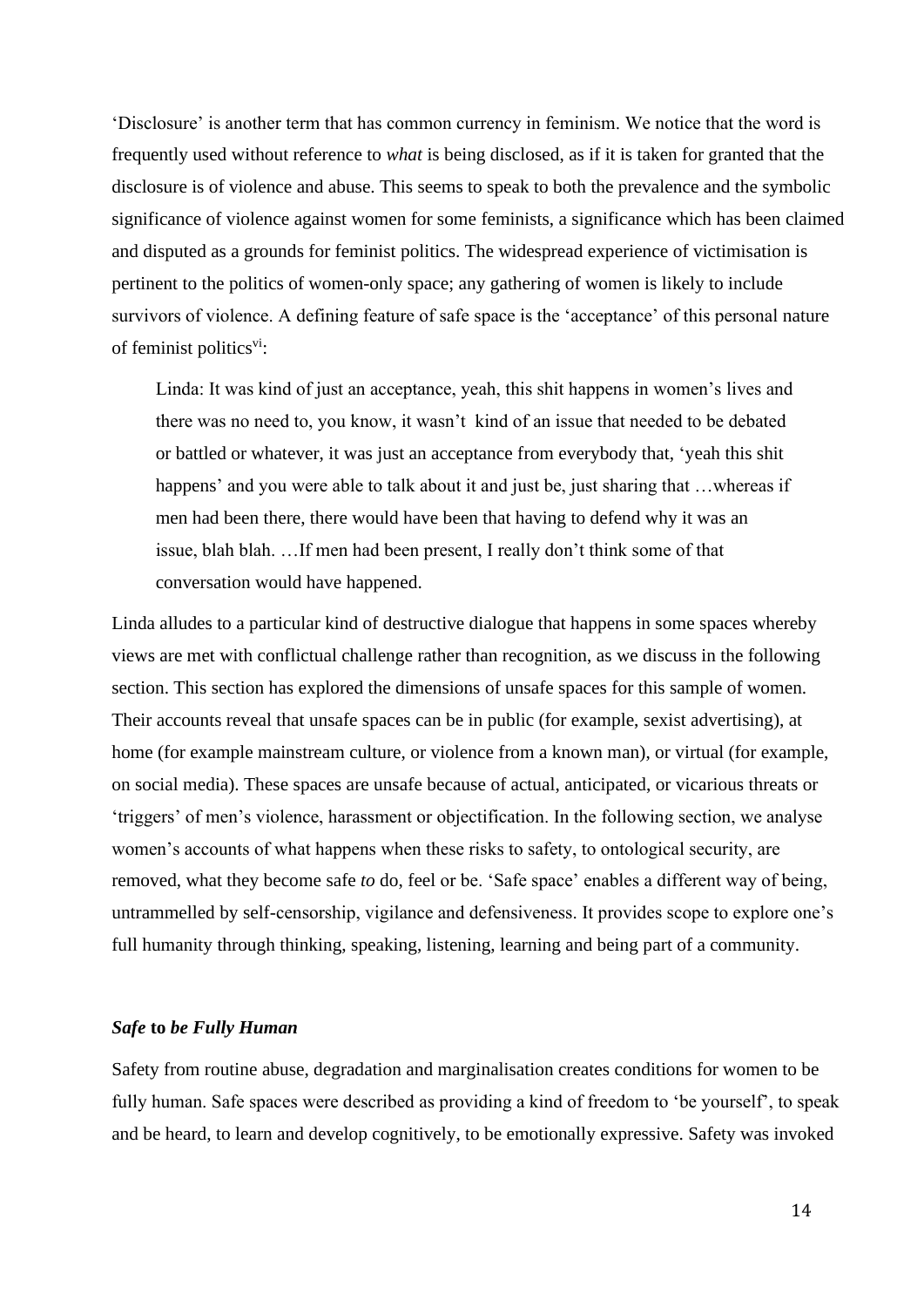in terms of cognitive freedom or, as Pat put it, 'intellectual safety', typified by dialogue and debate.

Women frequently referred to safe space as enabling dialogue and debate which enabled learning and understanding. In this view, such debate requires listening, sharing and respecting; 'Just speaking out and expressing' (Linda). This creates 'an environment where you can still debate and still have differences in terms of your viewpoints about things but where it's not a personal attack in any way' (Heidi). This kind of constructive, respectful dialogue, where 'nobody's going to put you down' (Carol) creates a safe space to engage, learn and develop.

Cleo: Safety for me is not feeling scared to say what I feel called to say …knowing that I am going to be listened to and respect[ed], and I felt that at the Gathering.

Responding to a question about why women described the space as safe, Clare made a direct connection between fear and this kind of cognitive safety:

Yes. I wonder whether it's because we live with a level of - I just used the word anxiety but actually the word is fear, isn't it? A level of fear of either expressing ourselves or speaking out, or voicing our real opinions on something…. And consequently we're looking for a situation where we can put down that fear and express ourselves freely, you know, have some space where it's okay to say what you really think, so long as other people are prepared to listen or, and so long as you're prepared to listen to other people as well who may or may not disagree with you, may or may not agree with you. It doesn't, it's not about everybody agreeing or disagreeing or, it's not about everybody having the same opinion, it's about being able to listen and share in a way that somehow in mixed company always ends up in a more combative scenario, you know somebody's got to be right and somebody's got to be wrong.

Contrary to notions of 'safe space' as 'being calm and cuddly and let's hug each other' (Emma), several participants described it as an arena for engaging in constructive disagreements. Others went further, to welcome the intrinsically challenging nature of women's engagements:

Emma: I don't, for me it's *not* about being safe. From *my* experiences of women's spaces often they can be more challenging in different ways. And it's something that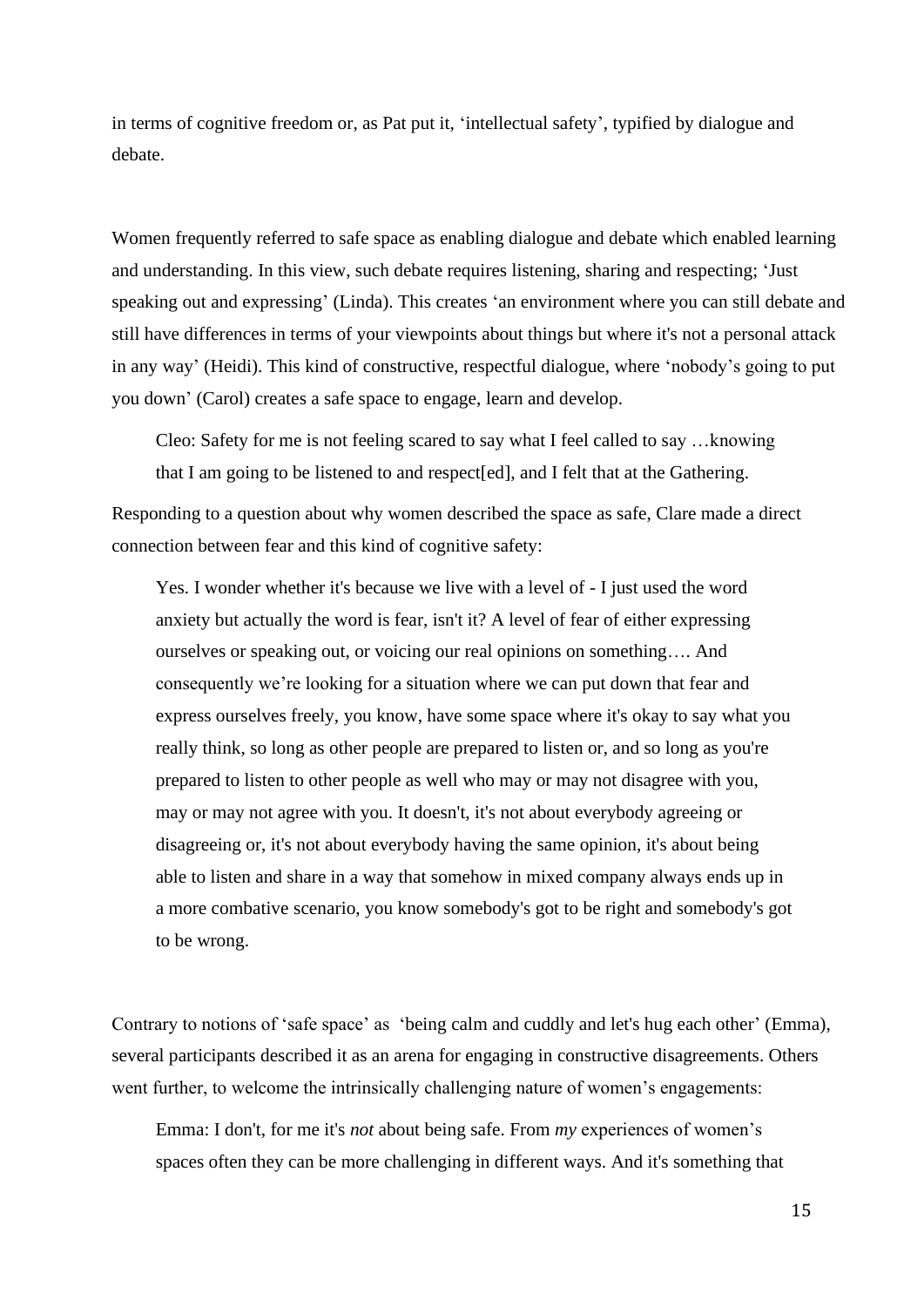I welcome because I do feel that in women's spaces there is something about respect, so it doesn't actually matter that you're being challenged. …So it might mean that I go away with things that I really need to think carefully about but I see that as a real positive that I get from women's spaces.

Safe space, then, far from surpressing conflict, can facilitate respectful exploration of conflict. In such an environment, the conflicting ideas can be more fully, deeply explored, leading to a richer level of engagement, understanding and self-development. That sense of safety is explicitly not about agreement, but about constructive respectful engagements:

Karen: For me, safety is not having to be responding to men, it is the safety to explore ideas further because anytime on Facebook I mention anything feminist you are back to the same base, crap argument that you've had 50 times and every man who challenges you thinks he is the first one and they get really pissed off if you don't respond to them. And for me that safe environment of being with women is, we want to do the PhD level talking here and it's safe to do it and I know that I can fully express and some women in the room might find difficulty with some of what I am saying but we can have a safe exchange about that …So that safety to just push your debate and enrich each other in that kind of safe way.<sup>vii</sup>

These views challenge some scholarship that suggests that 'fear' and lack of safety may be conducive to learning [\(Stengel, 2010\)](#page-24-14). While we agree that learning or consciousness-raising necessarily require an 'unsettling' of previously-held attitudes, beliefs and values, we note that our respondents defined 'unsafe' spaces as *limiting* rather than expanding their intellectual development. By contrast a sense of safety 'was really, like, it sort of freed you up to do, thinking about other things, not be worrying, you know whether you're safe' (Nicola).

Environments where 'trashing' or 'trolling' is common, such as on social media, are not conducive to constructive, rich debates and shared learning. By contrast, safe spaces are distinguished by shared values, a sense of solidarity and an absence of misogyny, where high ethical standards can be expected.

Sophie: I always thought, for me, a women-only space means a safe space. …I feel like the ethics and principles around feminism is so high that I would have expected that whoever came along would have a very similar philosophy to me and [I] wouldn't expect any kind of abuse or dodgy play or [we] would have dealt with it en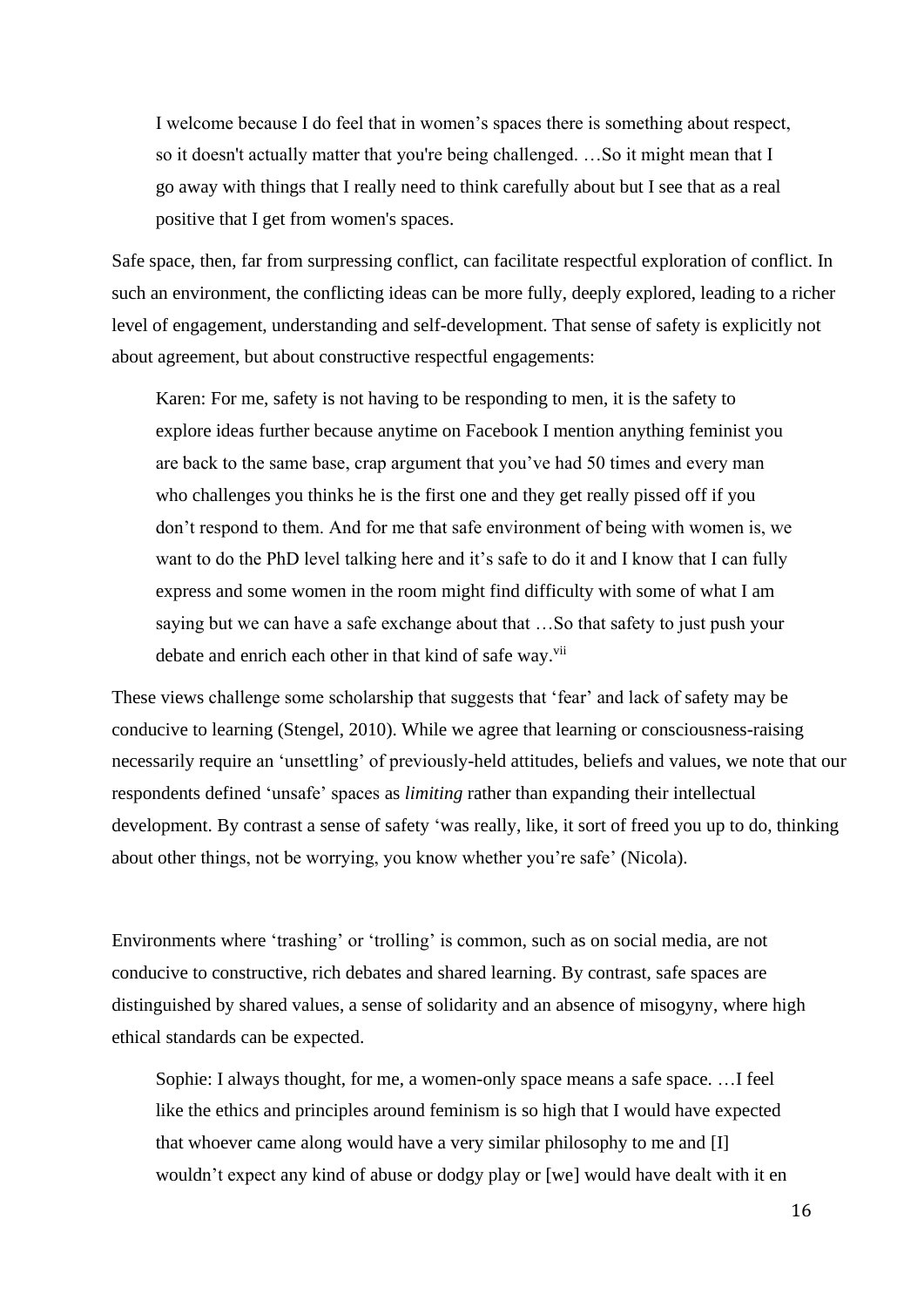masse [laughs] basically, so I had every confidence, thinking about it, that, yeah, that it would probably be a safe space.

For some, this sense of solidarity instilled confidence they would be defended and supported if they did encounter oppressive behaviour. For example, Rachel compared her experiences of university, where middle class students dominate and effectively silence her, to NEFG12 where ' I also thought if someone had said something bad, I thought everyone would have been on my side.' Comments about feeling 'backed-up' at the Gathering, where there was some diversity across identities, indicate solidarity is achieveable and valuable. However, this Gathering was less diverse in terms of ethnicity and, as challenges to ideas of solidarity have emerged particularly in relation to ethnicity [\(Carby, 1982,](#page-22-9) [hooks, 1982\)](#page-23-18), we return to this issue in the Discussion.

In safe environments where one does not fear personal attacks or malign challenges, the confidence to participate can blossom:

Karen: I am really bored of seeing how women respond around men and how differently they respond and, for me, a space that is women-only exhibits women's potential. You really see how different it is and the longer you spend in the environment, the better it gets and I would like to think that it is a safe environment for us to explore ourselves as women in different ways and to practise being that confident. And I would hope that those spaces equip women with more confidence for later on for mixed environments but, to me, it is about seeing women be how they can be.

In safe spaces then, 'women be how they can be'. They explore their potential, alternative ways of being, discovering who they are when their vigilance and defences are relaxed. Safety can mean having confidence to perform or to explore skills and talents. Making oneself visible in this way, taking up space and being on show is, inevitably, exposing. Several women referred to the idea of safety in relation to the social event at which women spontaneously performed dances, songs, poems, jokes and short stories. They mentioned the 'freedom' (Alison) and the 'appreciative audience [so they] didn't feel inhibited in any way' (Clare), noting that if men had been there, 'Women wouldn't have done it, they wouldn't have wanted to make themselves vulnerable and expose themselves in that kind of way' (Maria).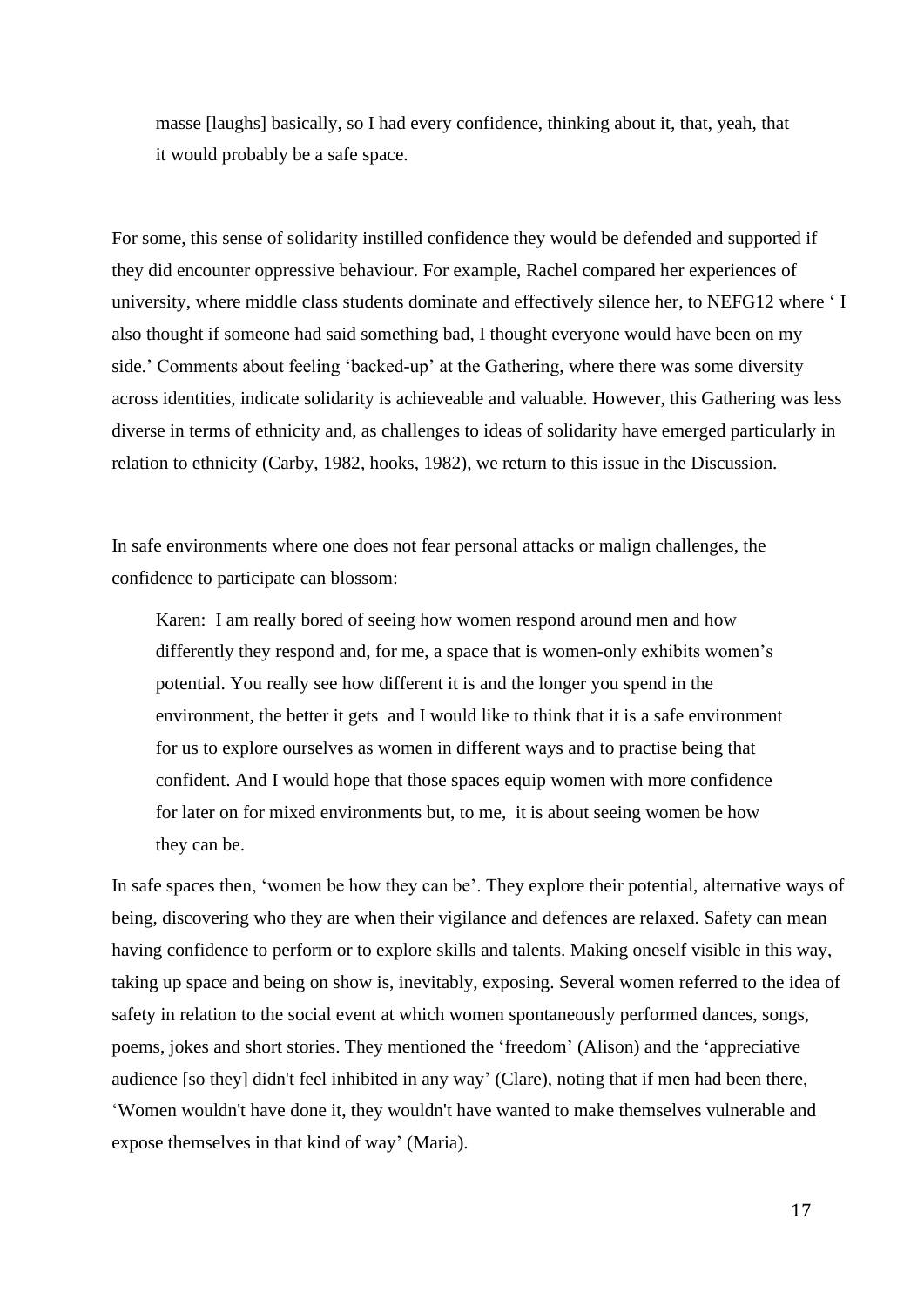'Safe to' also relates to safety to experience and express emotions. This 'emotional safety' was indicated in comments about being able to 'be yourself', and be emotionally expressive. For example, at a workshop about experiences of childbirth, Steph reported that

there was one woman who … she just talked about a really emotional experience and then pretty much everybody in the room was crying… And I just thought, I think it was the most moving experience I've had.

In drawing on ideas about 'emotional safety', notions about freedom and personhood were invoked. Women talked about how, in this safe space, 'It felt really open and honest, you could just be yourself' (Linda). For some, freedom to 'be yourself' meant loosening heteronormative expectations and limitations:

Nicola: It was really, like it sort of freed you up to do, thinking about other things, not be worrying, you know whether you're safe …for those of us that are straight, it was a release from being on the meat market sort of thing because that's what it's like being a woman in public. It's like being born female sort of enters you into this competition that you can never leave. Are you going to be picked? And are you attractive? Are you attractive *enough*? And do you stay attractive? And you know, are you portraying in the right way? Are you dressing right, you know? Are you pretty and [a] slag or pretty but posh? [Laughter] I try really hard not to have this stuff but I have and I didn't have any of that in that space.

Several of these extracts refer to the idea that safety enables one *to be*. They suggest that a lack of authenticity, a degree of self-censorship and restraint feature in environments deemed unsafe. By contrast, safe spaces allow one 'to be onself'. Safe spaces enable articulation of views, expression of one's creativity and emotions, release from (hetero)normative assumptions and expectations. A consequence is a more advanced level of debate that can unsettle previously held views and generate learning and self-development in community with others. Feminist 'safe' spaces can provide both cognitive and emotional safety. In these environments, constructive, challenging, knowledagable interaction can flow, along with debate and disagreement. Emotional safety fostered by a supportive atmosphere enables free expression, where confidence can flourish and women can explore their potential and the 'euphoric joy' (Authors) of being fully human.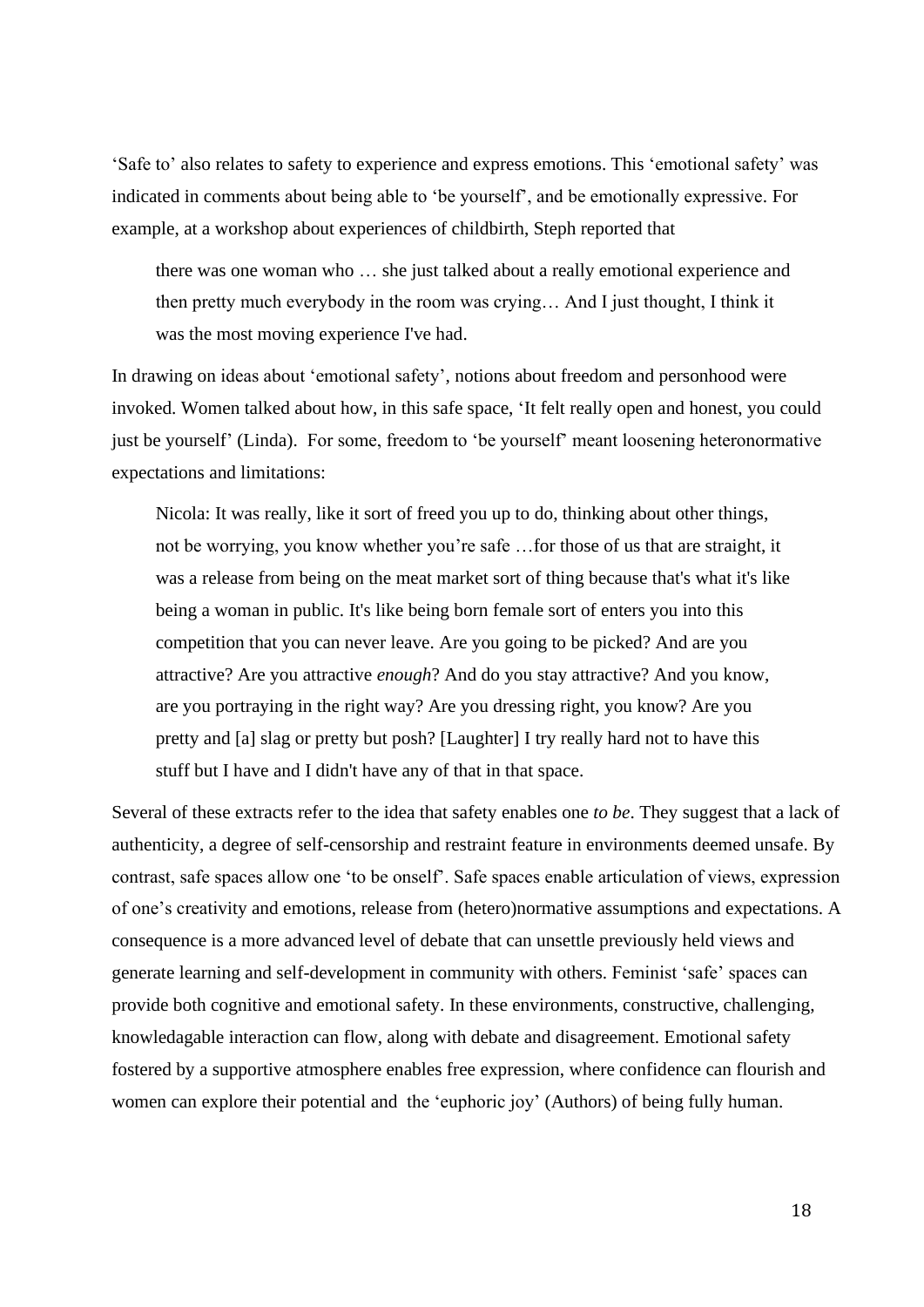# **Discussion**

Scholarship about women and safety has explored the nature, experiences and impact of *threats* to women's safety (i.e., safe from); relatively little has explored what safety enables women to *do* or to *be* (i.e., safe to). Our analysis reveals that, in the conditions of safety provided by a feminist women-only space, women experienced cognitive and emotional freedom that enabled exploration of their potential as human beings. Scholarship about violence illuminates its restrictions on women's capacity to be fully human; [Stark \(2007:218\)](#page-24-15) highlights how 'coercive control' by a male partner 'erode[s] a woman's personhood' while [Schechter \(1982:317\)](#page-24-16) argues that '[t]he fear of violence robs women of possibilities, self-confidence and self-esteem. In this sense, violence is more than a physical assault; it is an attack on women's dignity and freedom.' In addition women's personhood may be compromised by experiences of routine risks to their ontological security in conditions of patriarchal control where their identity as a member of a group ('women'; 'survivors') or as an individual who speaks out, is at constant risk of being devalued. Some respond by self-silencing or self-censoring; their development as human beings (through intellectual, creative, emotional expression) and their civic engagement are thwarted. The experience of women-only space provides 'time out' to identify the routine nature of such fears, risks, experiences and responses. In a feminist women-only space, being safe from these constraints, being free to think and to speak out enabled women to 'discover' themselves, their views and opinions. Freedom to speak and to debate in a supportive yet challenging environment was in marked contrast to the destructive mainstream environments where women's claims are often overlooked, demeaned, and/or ridiculed. Cognitive and emotional expression became an important part of feeling fully human.

However, lest we overplay the importance of speech in correcting social and political inequalities, we acknowledge the power of public discourse to shape speech. Examining public discourse around 'honour'-related crime in Sweden, Carabine (2013:6) 'draw[s] attention to the problematic side of speech and the underlying assumption that speaking up leads to liberation... Speech can be formed by regulatory, hegemonic discourses whereby making your voice heard partly mirrors the hegemonic ideals.' Speech *sui generis* is not emancipation; hegemonic discourses construct and co-opt speech [\(Phipps, 2014\)](#page-24-7) as well as challenges to those hegemonies. In relation to this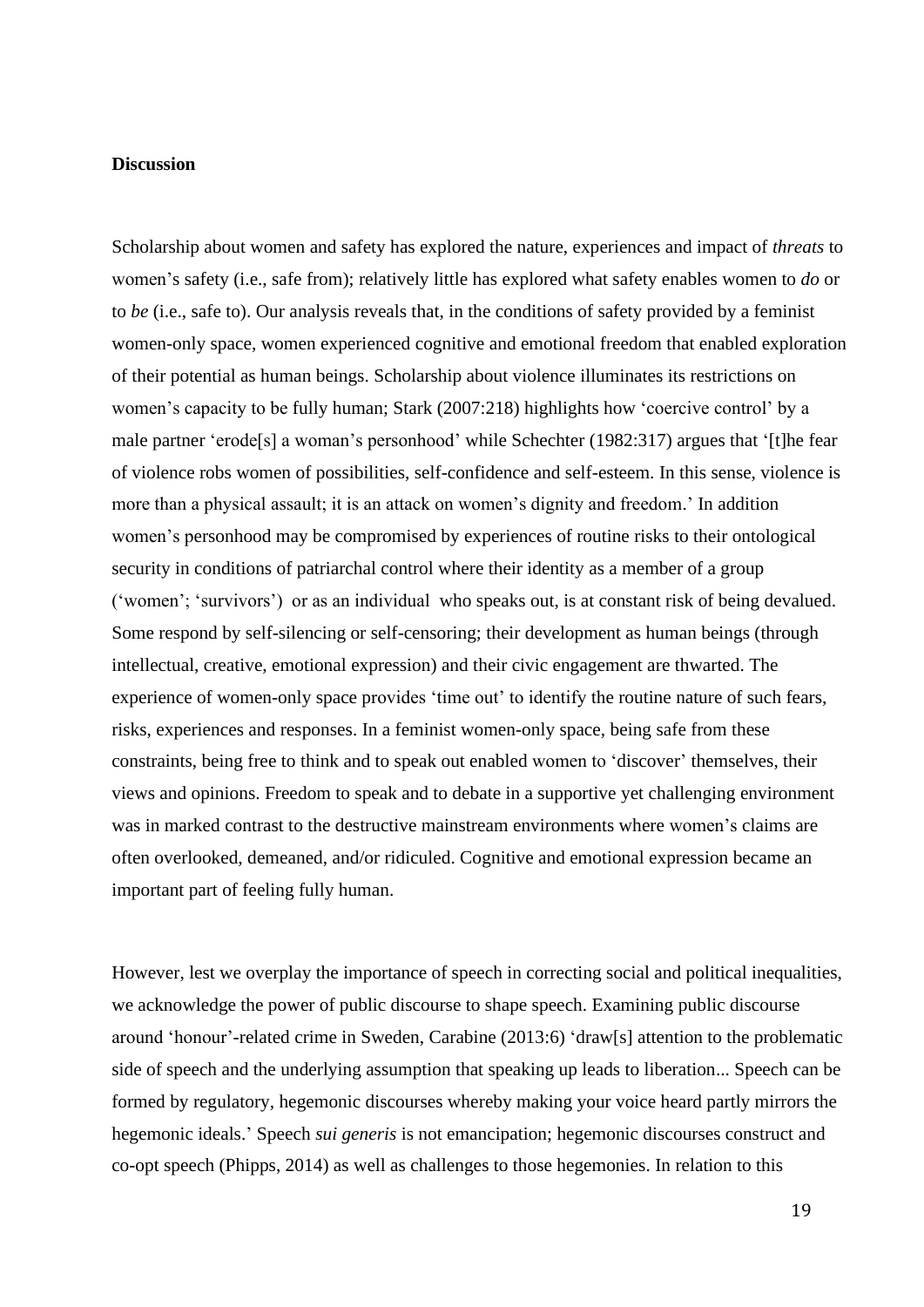research, the hegemony is composed of patriarchal forces which dismiss women's attempts at speech as 'irrelevant', 'personal', 'subjective' or 'particular'. By contrast, feminist women-only environments can provide a counter-cultural space to challenge such hegemonic discourses.

Speech can also be co-opted by claims to 'speak for'. Scholarship exploring intersecting systems of oppression challenges this tendency in white women's feminism [\(Collins, 1999,](#page-22-10) [Mohanty,](#page-23-19)  [1988\)](#page-23-19) and, given the low representation of BME women in our sample group, we do not claim the anlaysis here is relevant to all women. Moreover, this research raises certain questions: do feminists of diverse ethnicities share views and experiences of feminist women-only space? If solidarity, support and some common ground are vital for women-only space to provide safety, does anticipation of 'banal racism' and political disputes limit the scope for diverse women to share safe space? How can women-only spaces incorporate intersecting identities and challenge intersecting systems of oppression? Our data suggest solidarity across differences *is* possible, albeit in temporary conditions; research about the scope for solidarities and commonalities across intersections would challenge the divisive tendencies of 'the depolitizing and atomizing logic of late capitalism and neoliberalism' [\(Phipps, 2014:67\)](#page-24-7).

This exploration of the meaning of safety – incorporating safe *from* and safe *to* – contributes to debates about education. While the gender studies classroom is often portrayed as 'safe space', some scholars challenge this in relation to women of colour [\(hooks, 1994,](#page-23-20) [Kishimoto and](#page-23-21)  [Mwangi, 2009\)](#page-23-21). [Stengel \(2010\),](#page-24-14) focusing on teaching for gay, lesbian and bisexual students, challenges the claim that 'safe spaces' in education are progressive or constructive, arguing that some intellectual danger is a necessary component of education. Similarly, [do Mar Pereira \(2012\)](#page-23-22) borrows from [Boler \(1999\)](#page-22-11) the notion of 'pedagogy of discomfort', to argue 'it can generate a *critical engagement with the world and one's position within it*, potentially leading to *individual and social change*' [\(do Mar Pereira, 2012 :131. Italics in original\)](#page-23-22). Undoubtedly, the process of reflecting on, challenging and developing one's world view can be unsettling and upsetting but ultimately productive. We argue that these feelings are not comparable to feelings of *fear*, as expressed by women in this research. To cast these fearful experiences as a productive, desirable state would misrepresent them. Rather women's experiences of this fear are more likely to be of the 'flight or fight' variety, more visceral, instinctive, profoundly disturbing experiences which paralyse and limit scope to express one's personhood. We suggest that we pay attention to the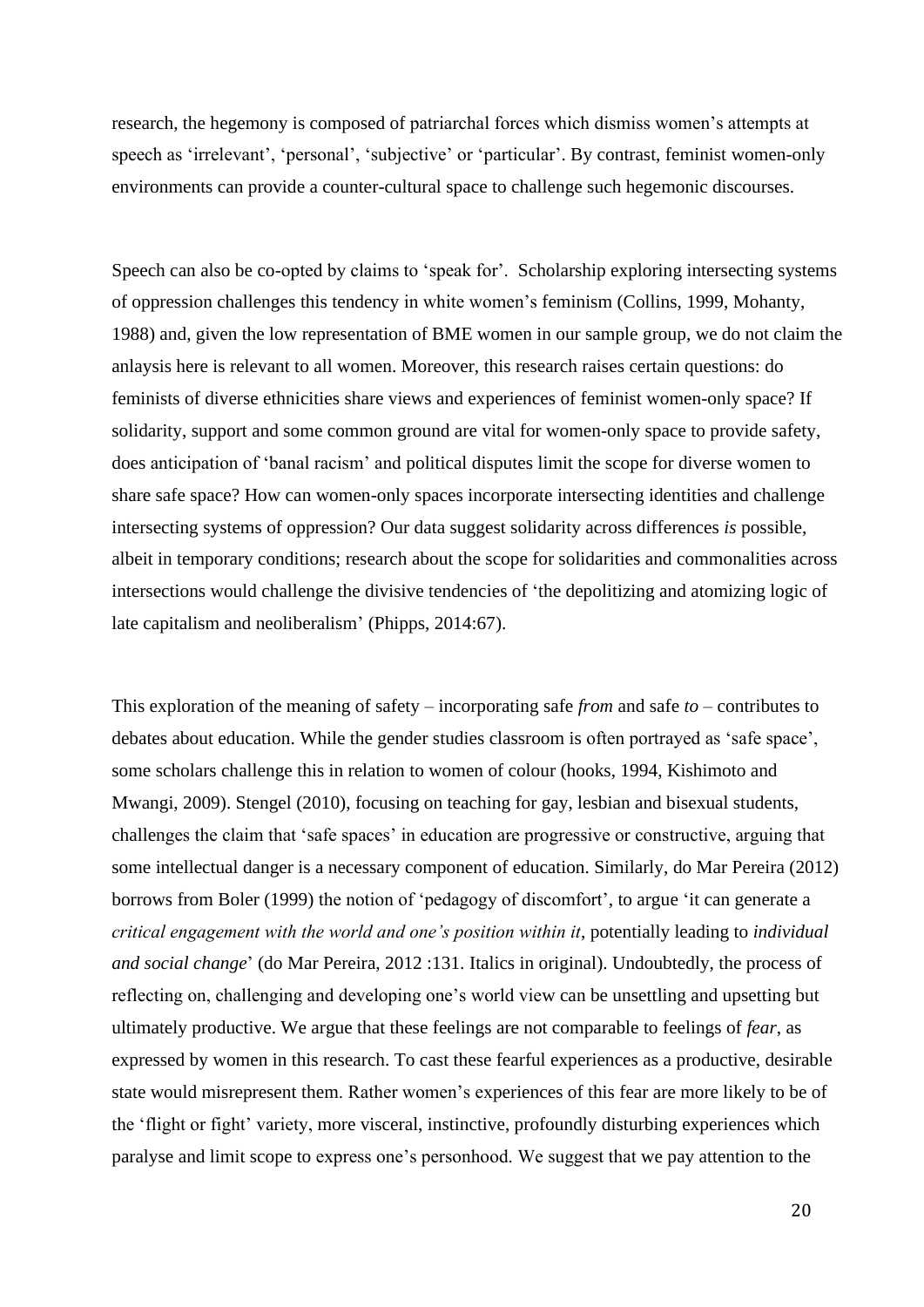nuances represented in the distinctions 'safe from'/'safe to' and 'safety'/'fear' to better understand experiences and meaning of safety and its absence.

However, we are also mindful of the limitations of the concept of safety. Contemporary discourses about women, men, violence and abuse draw heavily on ideas of safety and focus implicitly on 'safe from'. For example criminal justice discourses which aim to make places and people safe from violence also draw on notions of women's inherent 'risk' and 'vulnerability'. Set against the more liberational aims of 'freedom' as expressed by the women in this research, such discourses are revealed as limited and unambitious in their scope. Safety is one aspect of freedom, a necessary requirement for full personhood, but hardly an end in itself.

This research also points to the importance of 'recognition' in women's achievement of full personhood. Experiences of threats to their ontological safety – through risks to physical safety, being misrecognised, or having one's views devalued as 'irrelevant'– restrict their freedom to be fully human. By contrast the feminist women-only space enabled mutual recognition, despite differences. The sense of being worthy of respect or esteem, expressed through and enabling civic interactions, along with freedom from violence and abuse, are foundational to being fully human, for engaging as agentic civic beings. Moreover, experiencing an absence – of misogyny, sexism can throw into sharp relief its features and impacts, thereby intensifying the recognition of oppressive practices as pervasive, powerful and normalised.

While our research teases out the distinction between 'safe from' and 'safe to', it also raises an important question: is 'safe *to'* predicated on 'safe *from'*? The circumstances of this experience of 'safe space' suggest that temporary release from routine threats to one's safety, can enable full personhood to flourish. However, while participants in this research reflected positively on space characterised by an absence of men, we do not wish to reify the categories of 'man' and 'woman' or to indicate that man=danger and woman=safety. Indeed, participants reported negative experiences of other women-only spaces (such as mothers' groups and school sports teams). This indicates the importance of considering the specific conditions and process of creating spaces [\(The Roestone Collective, 2014\)](#page-24-0) that are experienced as 'safe'; we argue safety was facilitated by feminist pratices such as active listening, respectful and affirming exchanges, and honesty (Authors, forthcoming). It was these conditions that created the ontological safety essential to the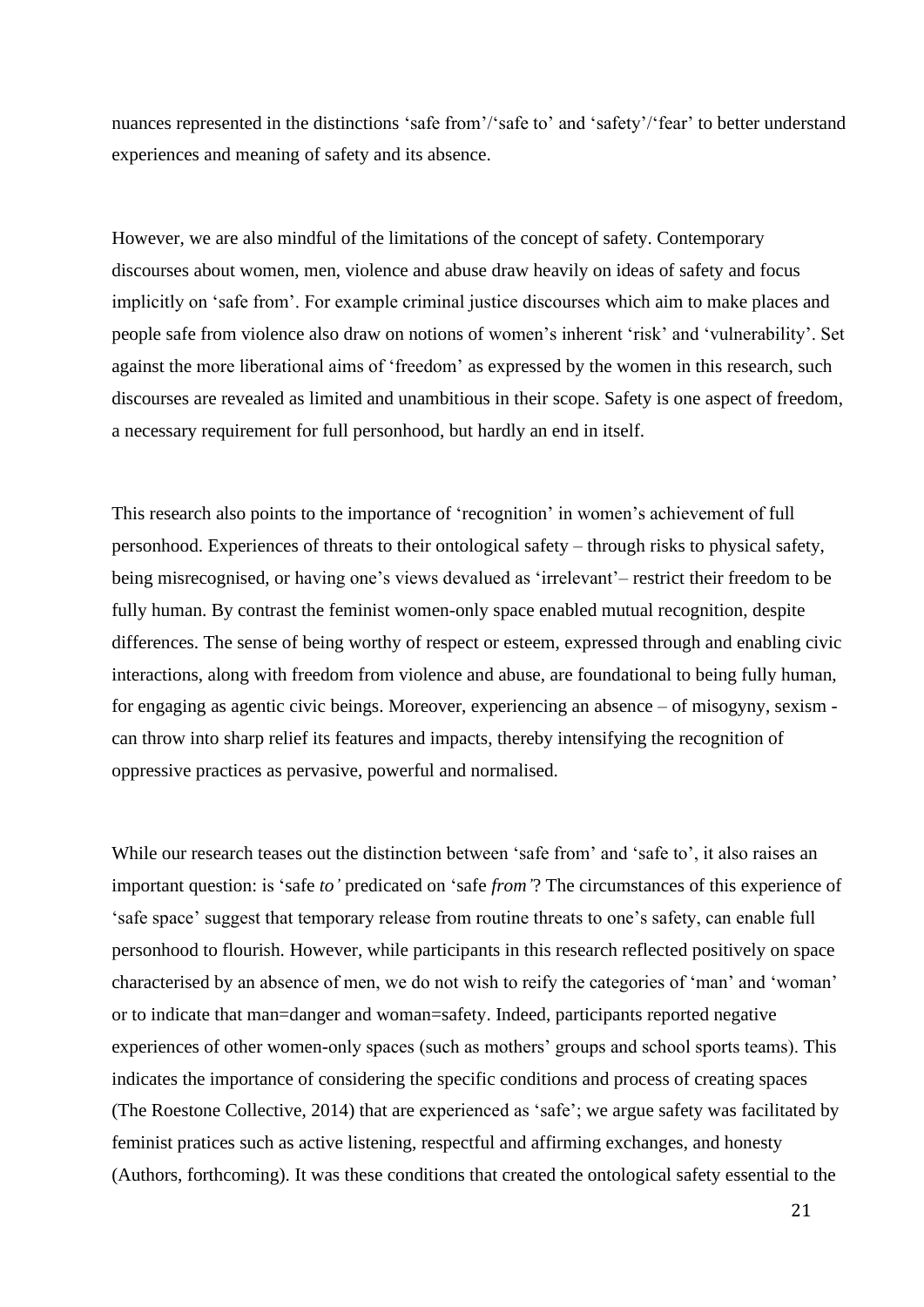expression and embodiement of full personhood. This analysis points to the need for further exploration of the (gendered) context, meaning and experience of safety, particularly in its relation to the capacity for personhood and civic engagement.

#### **Acknowledgements**

We gratefully acknowledge the contributions to this research made by the women who took part in focus groups, as well as the wider group who attended the NEFG2012. We are also grateful for the helpful constructive comments from the anonymous reviewers..

#### **References**

- <span id="page-22-7"></span>AHMED, S. 2010. Killing joy: feminism and the history of happiness. *Signs* 35**,** 571-594.
- <span id="page-22-4"></span>BAKER, J. 2008. The ideology of choice. Overstating progress and hiding injustice in the lives of young women: Findings from a study in North Queensland, Australia. . *Women's Studies International Forum,* 31**,** 53-64.
- BATES, L, 2014, *Everyday Sexism*, London: Simon & Schuster
- <span id="page-22-3"></span>BAYDAR, G. 2012. "Sexualised productions of space.". *Gender, Place & Culture 1,* 19**,** 699-706.
- <span id="page-22-5"></span>BEARD, M. 2013 27 January. Internet fury: or having your anatomy dissected online. *The Times Literary Supplement.*
- <span id="page-22-6"></span>BEARD, M. 2014. *The Public Voice of Women* [Online]. [http://www.lrb.co.uk/v36/n06/mary-beard/the](http://www.lrb.co.uk/v36/n06/mary-beard/the-public-voice-of-women%5d)[public-voice-of-women\].](http://www.lrb.co.uk/v36/n06/mary-beard/the-public-voice-of-women%5d)
- <span id="page-22-11"></span>BOLER, M. 1999. *Feeling Power: Emotions and Education,* New York, Routledge.
- <span id="page-22-8"></span>BROOKS, O. 2014. Interpreting Young Women's Accounts of Drink Spiking: The Need for a Gendered Understanding of the Fear and Reality of Sexual Violence *Sociology,* published online.
- <span id="page-22-0"></span>BROWNE, K. 2009. Womyn's separatist spaces: rethinking spaces of difference and exclusion. *Transactions of the Institute of British Geographers,* 34**,** 541-556.
- <span id="page-22-2"></span>BROWNMILLER, S. 2005. *Against Our Will: Men, Women and Rape (1975)*, Pearson Education New Zealand.
- <span id="page-22-1"></span>BUDGEON, S. 2011. Third wave feminsim and the politics of gender in late modernity. Basingstoke: Palgrave Macmillan.
- <span id="page-22-9"></span>CARBY, H. 1982. White woman listen! Black feminism and the boundaries of sisterhood. *In:* STUDIES, T. C. F. C. (ed.) *The Empire Strikes Back: Race and Racism in 70s Britain.* Harrington: London.
- <span id="page-22-10"></span>COLLINS, P. H. 1999. *Black feminist thought: Knowledge, consciousness, and the politics of empowerment*, Routledge.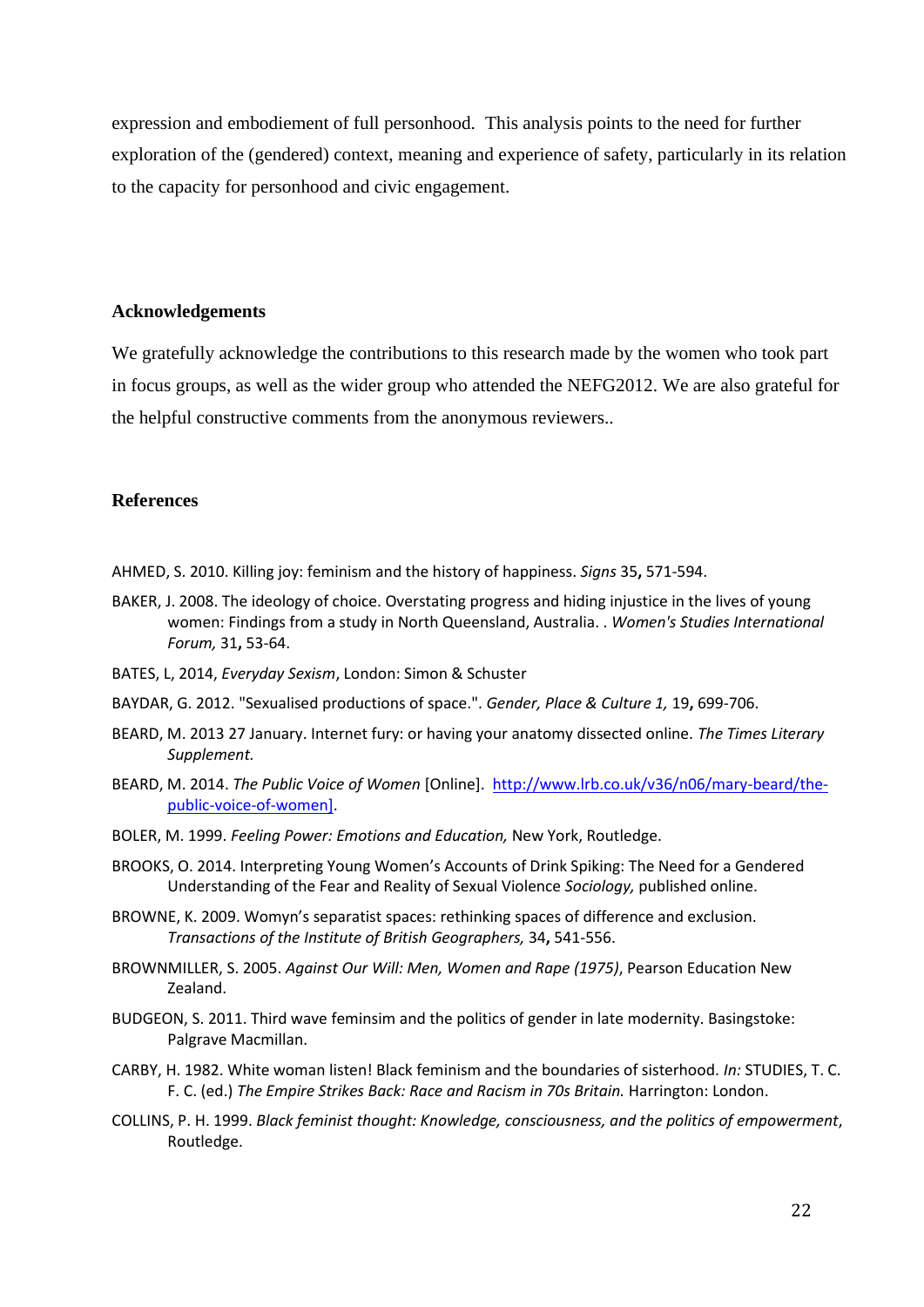- <span id="page-23-22"></span>DO MAR PEREIRA, M. 2012. Uncomfortable classrooms: Rethinking the role of student discomfort in feminist teaching. *European Journal of Women's Studies,* 19**,** 128-135.
- <span id="page-23-0"></span>DOBASH, R. E. & DOBASH, R. 1979. *Violence against wives: A case against the patriarchy*, Free Press New York.
- <span id="page-23-13"></span>DUPUIS, A. & THORNS, D. C. 1998. Home, Home Ownership and the Search for Ontological Security. The Sociological Review, 46: 24–47 *The Sociological Review,* 46**,** 24–47
- <span id="page-23-8"></span>FRASER, N. 1990. Rethinking the public sphere: A contribution to the critique of actually existing democracy. *Social text***,** 56-80.
- <span id="page-23-11"></span>FRASER, N. 2013. *Fortunes of Feminism: From State-Managed Capitalism to Neoliberal Crisis,* London, Verso.
- <span id="page-23-12"></span>GIDDENS, A. 1991. *Modernity and Self-Identity. Self and Society in the Late Modern Age. Cambridge: Polity,* Polity, Cambridge.
- <span id="page-23-5"></span>HALDER, D. & JAISHANKAR, K. 2009. Cyber Socializing and Victimization of Women. *The Journal on Victimization,* 12**,** 5-26.
- <span id="page-23-3"></span>HALL, C. C. I. & CRUM, M. J. 1994. Women and "body-isms" in television beer commercials. *Sex Roles,* 31**,** 329-337.
- <span id="page-23-18"></span>HOOKS, B. 1982. *Ain't I A Woman: Black Women and Feminism,* London, Pluto.
- <span id="page-23-20"></span>HOOKS, B. 1994. *Teaching to Transgress: Education as the Practice of Freedom* New York, Routledge.
- <span id="page-23-9"></span>JACK, D. C. & DILL, D. 1992. The Silencing the Self Scale: Schemas of intimacy associated with depression in women. *Psychology of Women Quarterly,* 16**,** 97-106.
- <span id="page-23-6"></span>JANE, E. A. 2014. 'Back to the kitchen, cunt': speakign the unspeakable about online misogyny. *Continuum: Journal of Media and Cultural Studies,* 28**,** 558-570.
- <span id="page-23-7"></span>KARPOWITZ, C. F., MENDELBERG, T. A. & SHAKER, L. 2012. Gender inequality in deliberative participation. *American Political Science Review,* 106**,** 533-547.
- <span id="page-23-21"></span>KISHIMOTO, K. & MWANGI, M. 2009. Critiquing the Rhetoric of" Safety" in Feminist Pedagogy: Women of Color Offering an Account of Ourselves. *Feminist Teacher,* 19**,** 87-102.
- <span id="page-23-1"></span>MACKINNON, C. A. 1987. *Feminism unmodified: Discourses on life and law*, Harvard University Press.
- <span id="page-23-17"></span>MASON, J. 2011. Facet Methodology: the case for an inventive research orientation. . *Methodological Innovations Online,* 6**,** 75-92.
- <span id="page-23-15"></span>MASSARO, D. C. A. V. A. 2014. Boundary-making in feminist research: new methodologies for 'intimate insiders'. *Gender, Place & Culture ahead-of-print***,** 1-13.
- <span id="page-23-19"></span>MOHANTY, C. T. 1988. Under Western eyes: Feminist scholarship and colonial discourses. *Feminist review***,** 61-88.
- <span id="page-23-16"></span>MORGAN, D. L. 1997. *Focus Groups as Qualitative Research,* Thousand Oaks, Sage.
- <span id="page-23-10"></span>MORRIS, E. W. 2007. ""Ladies" or "loudies"? Perceptions and experiences of black girls in classrooms.". *Youth & Society* 38**,** 490-515.
- <span id="page-23-14"></span>NOBLE, G. 2005. The discomfort of strangers: racism, incivility and ontological security in a relaxed and comfortable nation. *Journal of intercultural studies* 26**,** 107-120.
- <span id="page-23-2"></span>PAIN, R. 1991. Space, sexual violence and social control: integrating geographical and feminist analyses of women's fear of crime. *Progress in Human Geography,* 15**,** 415-431.
- <span id="page-23-4"></span>PAIN, R. 2001. Gender, Race, Age and Fear in the City. *Urban Studies,* 38**,** 899-913.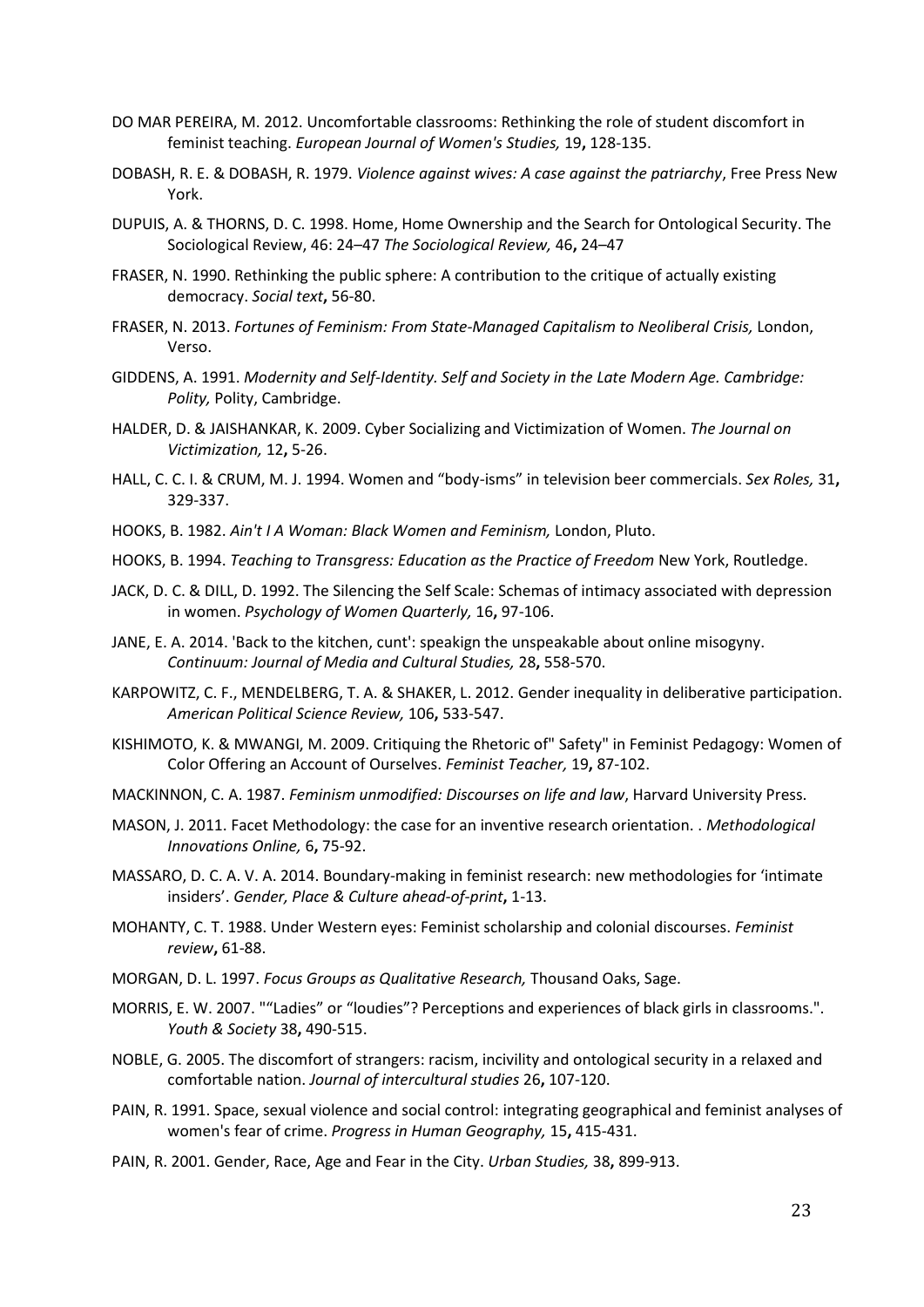- <span id="page-24-7"></span>PHIPPS, A. 2014. *The Politics of the Body: Gender in a Neoliberal and Neoconservative Age*  Cambridge]Polity Press.
- <span id="page-24-6"></span>RICH, E. 2005. Young women, feminist identities and neo-liberalism. *Women's Studies International Forum,* 28**,** 495-508.
- <span id="page-24-13"></span>ROSEWARNE, L. 2005. The men's gallery. Outdoor advertising and public space: Gender, fear and feminism. *Women's Studies Intemational Forum,* 28**,** 67-78.
- <span id="page-24-3"></span>ROSEWARNE, L. 2007. Pin-ups in public space: Sexist outdoor advertising as sexual harassment. *Women's Studies International Forum,* 30**,** 313-325.
- <span id="page-24-8"></span>SALTER, M. 2012. Invalidation: A Neglected Dimension of Gender-based Violence and Inequality. *International Journal for Crime and Justice,* 1**,** 3-13.
- <span id="page-24-16"></span>SCHECHTER, S. 1982. *Women and male violence: The visions and struggles of the battered women's movement*, South End Press.
- <span id="page-24-12"></span>SENTENCING REMARKS OF CHIEF MAGISTRATE, H. R. 2014 23 January. R -v- Nimmo andSorley. *In:* JUDICIARY, C. A. T. (ed.).
- <span id="page-24-10"></span>SKEY, M. 2010. A sense of where you belong in the world': national belonging, ontological security and the status of the ethnic majority in England. *Nations and Nationalism,* 16**,** 715-733.
- <span id="page-24-5"></span>SMITH, W. R., AND M TORSTENSSON 1997. Gender Differences in Risk Perception and Neutralizing Fear of Crime-Toward Resolving the Paradoxes. *British Journal of Criminology,* 37.
- <span id="page-24-2"></span>STANKO, E. A. 1985. *Intimate intrusions: Women's experience of male violence*, Routledge & Kegan Paul London.
- <span id="page-24-4"></span>STANKO, E. A. 1988. Fear of crime and the myth of the safe home. A feminist critique of criminology. *In:* BOGRAD, K. Y. A. M. (ed.) *Feminist perspectives on wife abuse* Newbury Park, California: Sage Publications.
- <span id="page-24-15"></span>STARK, E. 2007. *Coercive control: How men entrap women in personal life*, Oxford University Press.
- <span id="page-24-14"></span>STENGEL, B. 2010. The Complex Case of Fear and Safe Space. *Stud Philos Educ,* 29.
- <span id="page-24-9"></span>SWIM, J. K., EYSSELL, K. M., MURDOCH, E. Q. & FERGUSON, M. J. 2010. Self‐Silencing to Sexism. *Journal of Social Issues,* 66**,** 493-507.
- <span id="page-24-11"></span>TAYLOR, J. 2011. The intimate insider: negotiating the ethics of friendship when doing insider research. *Qualitative Research* 11**,** 3-22.
- <span id="page-24-0"></span>THE ROESTONE COLLECTIVE 2014. Safe Space" Towards a Reconceptualization. *Antipode*.
- <span id="page-24-1"></span>WESTBROOK, L. & SCHILT, K. 2009. Doing Gender, Doing Heteronormativity "Gender Normals," Transgender People, and the Social Maintenance of Heterosexuality. *Gender & Society,* 23**,** 440- 464.

<sup>&</sup>lt;sup>i</sup> In this paper we use the term 'women', now a hotly contested concept that, in some debates, is qualified by the term 'cis', to distinguish between those women designated women at birth who feel 'at home' in that gender and those whose preferred gender does not match their designated gender. The paper does not address trans women's experiences of space or the politics of trans inclusion in 'women-only' activities, both of which are important areas for exploration of ideas of gendered experiences of safety. Data for this article stem from a 'women-only' event which was trans-inclusive; trans women were invited to participate in the subsequent research but none participated. Other research shows that trans women articulate different concerns and experiences of safety (see, for example